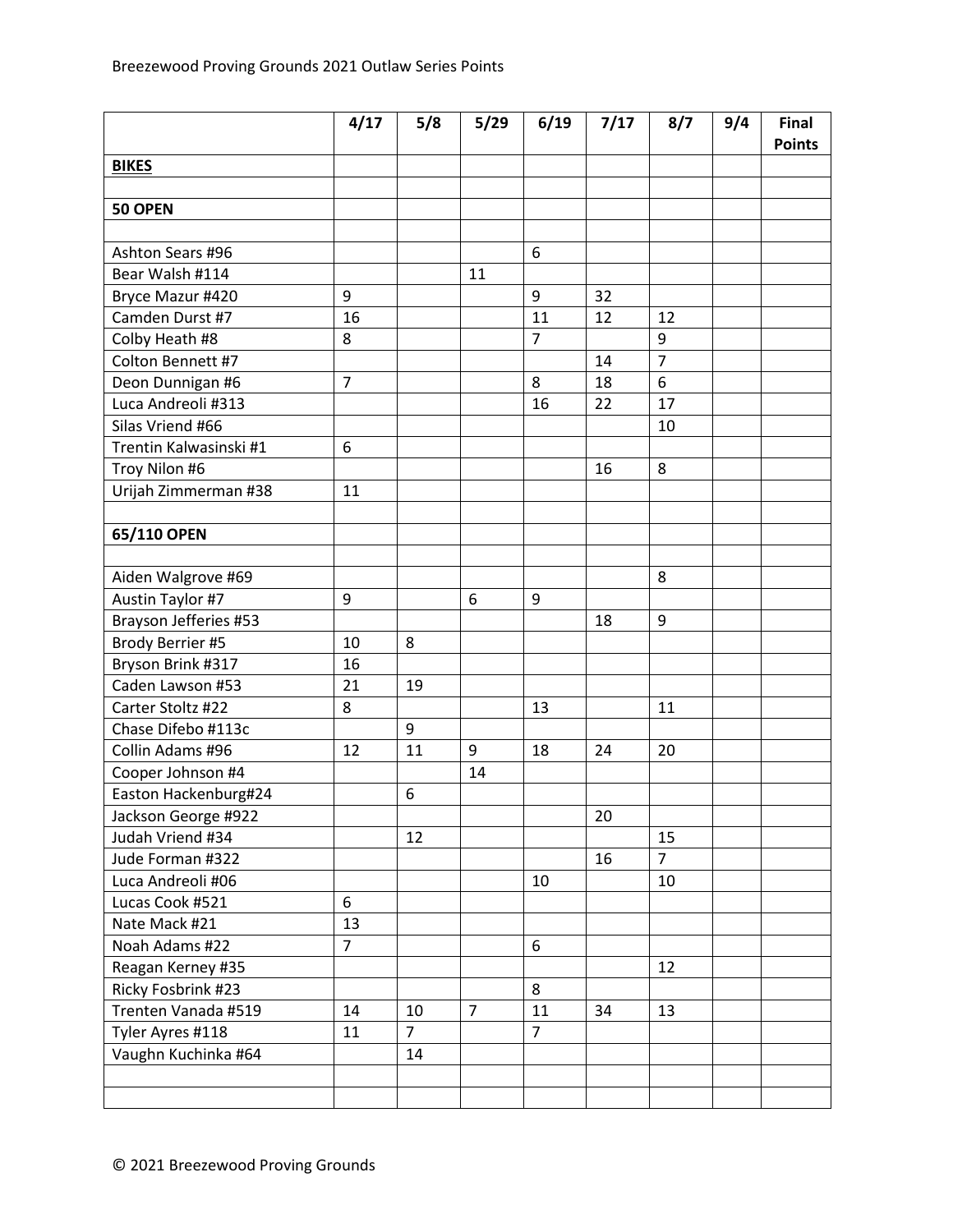| 20<br>#499<br>Aaron Zunder #55<br>38<br>Adam Gingrich #56<br>28<br>Andrew Ford #257<br>16<br>9<br>Angela Martin #45<br>Artez Mathis #379<br>9<br>Austin Waterlou #69<br>9<br>8<br>Braden Ashburn #66<br>Bradyn Alexander #219<br>12<br>12<br>26<br>34<br>17<br>17<br>72<br>Brooke Bowlin #48<br>$\overline{7}$<br>Bryson Gue #17<br>Caden Lawson #53<br>28<br>31<br>56<br>32<br>Canden Hillenbrand #59<br>15<br>29<br>50<br>14<br>14<br>16<br>Carter Stoltz #22<br>8<br>10<br>$\overline{7}$<br>Cayden Mazur #420<br>15<br>Chase Difebo #113c<br>$\overline{7}$<br>18<br>Colin Davenport #18<br>58<br>Colton McKnight #121<br>Cooper Barefoot #1<br>32<br>16<br>20<br>Cooper Johnson #4<br>28<br>26<br>Danny Ahearn #420<br>19<br>13<br>11<br>10<br>David Fontana #101<br>18<br>19<br>28<br>29<br>Denny Marsch #610<br>10<br>DJ Ford #129<br>27<br>24<br>44<br>12<br>Gage McMaster #15<br>Gotti Cain #712<br>13<br>36<br>12<br>23<br>Hunter Frankenberry #12<br>Jax Kurtz #315<br>23<br>$\overline{7}$<br>Justin Dull #94<br>Kaiden Covert #33<br>11<br>Kameron Holderbaum #44<br>26<br>20<br>31<br>54<br>24<br>21<br>32<br>Kevin Deremer #1k<br>20<br>9<br>Kristyn Oliver #19<br>21<br>14<br>14<br>18<br>Landon George #955<br>16<br>Lane Barr #159<br>25<br>22<br>Levi Ramsey #97<br>11<br>13<br>10<br>Levi Sever #2<br>14<br>Lucas Adams #14<br>13<br>12<br>17<br>11<br>11<br>Lucas Colledge #21x<br>19<br>Lucas Lecorchick #59<br>15<br>40<br>19<br>19<br>17<br>30<br>23<br>Malichi Sudol #21<br>42<br>Matthew Young #04<br>24<br>27<br>22<br>Micah Sayers #14<br>21<br>52<br>31<br>18<br>39 | 85/150 OPEN   |    |  |    |  |  |
|--------------------------------------------------------------------------------------------------------------------------------------------------------------------------------------------------------------------------------------------------------------------------------------------------------------------------------------------------------------------------------------------------------------------------------------------------------------------------------------------------------------------------------------------------------------------------------------------------------------------------------------------------------------------------------------------------------------------------------------------------------------------------------------------------------------------------------------------------------------------------------------------------------------------------------------------------------------------------------------------------------------------------------------------------------------------------------------------------------------------------------------------------------------------------------------------------------------------------------------------------------------------------------------------------------------------------------------------------------------------------------------------------------------------------------------------------------------------------------------------------------------------------------------------------------------------------------------------------|---------------|----|--|----|--|--|
|                                                                                                                                                                                                                                                                                                                                                                                                                                                                                                                                                                                                                                                                                                                                                                                                                                                                                                                                                                                                                                                                                                                                                                                                                                                                                                                                                                                                                                                                                                                                                                                                  |               |    |  |    |  |  |
|                                                                                                                                                                                                                                                                                                                                                                                                                                                                                                                                                                                                                                                                                                                                                                                                                                                                                                                                                                                                                                                                                                                                                                                                                                                                                                                                                                                                                                                                                                                                                                                                  |               |    |  |    |  |  |
|                                                                                                                                                                                                                                                                                                                                                                                                                                                                                                                                                                                                                                                                                                                                                                                                                                                                                                                                                                                                                                                                                                                                                                                                                                                                                                                                                                                                                                                                                                                                                                                                  |               |    |  |    |  |  |
|                                                                                                                                                                                                                                                                                                                                                                                                                                                                                                                                                                                                                                                                                                                                                                                                                                                                                                                                                                                                                                                                                                                                                                                                                                                                                                                                                                                                                                                                                                                                                                                                  |               |    |  |    |  |  |
|                                                                                                                                                                                                                                                                                                                                                                                                                                                                                                                                                                                                                                                                                                                                                                                                                                                                                                                                                                                                                                                                                                                                                                                                                                                                                                                                                                                                                                                                                                                                                                                                  |               |    |  |    |  |  |
|                                                                                                                                                                                                                                                                                                                                                                                                                                                                                                                                                                                                                                                                                                                                                                                                                                                                                                                                                                                                                                                                                                                                                                                                                                                                                                                                                                                                                                                                                                                                                                                                  |               |    |  |    |  |  |
|                                                                                                                                                                                                                                                                                                                                                                                                                                                                                                                                                                                                                                                                                                                                                                                                                                                                                                                                                                                                                                                                                                                                                                                                                                                                                                                                                                                                                                                                                                                                                                                                  |               |    |  |    |  |  |
|                                                                                                                                                                                                                                                                                                                                                                                                                                                                                                                                                                                                                                                                                                                                                                                                                                                                                                                                                                                                                                                                                                                                                                                                                                                                                                                                                                                                                                                                                                                                                                                                  |               |    |  |    |  |  |
|                                                                                                                                                                                                                                                                                                                                                                                                                                                                                                                                                                                                                                                                                                                                                                                                                                                                                                                                                                                                                                                                                                                                                                                                                                                                                                                                                                                                                                                                                                                                                                                                  |               |    |  |    |  |  |
|                                                                                                                                                                                                                                                                                                                                                                                                                                                                                                                                                                                                                                                                                                                                                                                                                                                                                                                                                                                                                                                                                                                                                                                                                                                                                                                                                                                                                                                                                                                                                                                                  |               |    |  |    |  |  |
|                                                                                                                                                                                                                                                                                                                                                                                                                                                                                                                                                                                                                                                                                                                                                                                                                                                                                                                                                                                                                                                                                                                                                                                                                                                                                                                                                                                                                                                                                                                                                                                                  |               |    |  |    |  |  |
|                                                                                                                                                                                                                                                                                                                                                                                                                                                                                                                                                                                                                                                                                                                                                                                                                                                                                                                                                                                                                                                                                                                                                                                                                                                                                                                                                                                                                                                                                                                                                                                                  |               |    |  |    |  |  |
|                                                                                                                                                                                                                                                                                                                                                                                                                                                                                                                                                                                                                                                                                                                                                                                                                                                                                                                                                                                                                                                                                                                                                                                                                                                                                                                                                                                                                                                                                                                                                                                                  |               |    |  |    |  |  |
|                                                                                                                                                                                                                                                                                                                                                                                                                                                                                                                                                                                                                                                                                                                                                                                                                                                                                                                                                                                                                                                                                                                                                                                                                                                                                                                                                                                                                                                                                                                                                                                                  |               |    |  |    |  |  |
|                                                                                                                                                                                                                                                                                                                                                                                                                                                                                                                                                                                                                                                                                                                                                                                                                                                                                                                                                                                                                                                                                                                                                                                                                                                                                                                                                                                                                                                                                                                                                                                                  |               |    |  |    |  |  |
|                                                                                                                                                                                                                                                                                                                                                                                                                                                                                                                                                                                                                                                                                                                                                                                                                                                                                                                                                                                                                                                                                                                                                                                                                                                                                                                                                                                                                                                                                                                                                                                                  |               |    |  |    |  |  |
|                                                                                                                                                                                                                                                                                                                                                                                                                                                                                                                                                                                                                                                                                                                                                                                                                                                                                                                                                                                                                                                                                                                                                                                                                                                                                                                                                                                                                                                                                                                                                                                                  |               |    |  |    |  |  |
|                                                                                                                                                                                                                                                                                                                                                                                                                                                                                                                                                                                                                                                                                                                                                                                                                                                                                                                                                                                                                                                                                                                                                                                                                                                                                                                                                                                                                                                                                                                                                                                                  |               |    |  |    |  |  |
|                                                                                                                                                                                                                                                                                                                                                                                                                                                                                                                                                                                                                                                                                                                                                                                                                                                                                                                                                                                                                                                                                                                                                                                                                                                                                                                                                                                                                                                                                                                                                                                                  |               |    |  |    |  |  |
|                                                                                                                                                                                                                                                                                                                                                                                                                                                                                                                                                                                                                                                                                                                                                                                                                                                                                                                                                                                                                                                                                                                                                                                                                                                                                                                                                                                                                                                                                                                                                                                                  |               |    |  |    |  |  |
|                                                                                                                                                                                                                                                                                                                                                                                                                                                                                                                                                                                                                                                                                                                                                                                                                                                                                                                                                                                                                                                                                                                                                                                                                                                                                                                                                                                                                                                                                                                                                                                                  |               |    |  |    |  |  |
|                                                                                                                                                                                                                                                                                                                                                                                                                                                                                                                                                                                                                                                                                                                                                                                                                                                                                                                                                                                                                                                                                                                                                                                                                                                                                                                                                                                                                                                                                                                                                                                                  |               |    |  |    |  |  |
|                                                                                                                                                                                                                                                                                                                                                                                                                                                                                                                                                                                                                                                                                                                                                                                                                                                                                                                                                                                                                                                                                                                                                                                                                                                                                                                                                                                                                                                                                                                                                                                                  |               |    |  |    |  |  |
|                                                                                                                                                                                                                                                                                                                                                                                                                                                                                                                                                                                                                                                                                                                                                                                                                                                                                                                                                                                                                                                                                                                                                                                                                                                                                                                                                                                                                                                                                                                                                                                                  |               |    |  |    |  |  |
|                                                                                                                                                                                                                                                                                                                                                                                                                                                                                                                                                                                                                                                                                                                                                                                                                                                                                                                                                                                                                                                                                                                                                                                                                                                                                                                                                                                                                                                                                                                                                                                                  |               |    |  |    |  |  |
|                                                                                                                                                                                                                                                                                                                                                                                                                                                                                                                                                                                                                                                                                                                                                                                                                                                                                                                                                                                                                                                                                                                                                                                                                                                                                                                                                                                                                                                                                                                                                                                                  |               |    |  |    |  |  |
|                                                                                                                                                                                                                                                                                                                                                                                                                                                                                                                                                                                                                                                                                                                                                                                                                                                                                                                                                                                                                                                                                                                                                                                                                                                                                                                                                                                                                                                                                                                                                                                                  |               |    |  |    |  |  |
|                                                                                                                                                                                                                                                                                                                                                                                                                                                                                                                                                                                                                                                                                                                                                                                                                                                                                                                                                                                                                                                                                                                                                                                                                                                                                                                                                                                                                                                                                                                                                                                                  |               |    |  |    |  |  |
|                                                                                                                                                                                                                                                                                                                                                                                                                                                                                                                                                                                                                                                                                                                                                                                                                                                                                                                                                                                                                                                                                                                                                                                                                                                                                                                                                                                                                                                                                                                                                                                                  |               |    |  |    |  |  |
|                                                                                                                                                                                                                                                                                                                                                                                                                                                                                                                                                                                                                                                                                                                                                                                                                                                                                                                                                                                                                                                                                                                                                                                                                                                                                                                                                                                                                                                                                                                                                                                                  |               |    |  |    |  |  |
|                                                                                                                                                                                                                                                                                                                                                                                                                                                                                                                                                                                                                                                                                                                                                                                                                                                                                                                                                                                                                                                                                                                                                                                                                                                                                                                                                                                                                                                                                                                                                                                                  |               |    |  |    |  |  |
|                                                                                                                                                                                                                                                                                                                                                                                                                                                                                                                                                                                                                                                                                                                                                                                                                                                                                                                                                                                                                                                                                                                                                                                                                                                                                                                                                                                                                                                                                                                                                                                                  |               |    |  |    |  |  |
|                                                                                                                                                                                                                                                                                                                                                                                                                                                                                                                                                                                                                                                                                                                                                                                                                                                                                                                                                                                                                                                                                                                                                                                                                                                                                                                                                                                                                                                                                                                                                                                                  |               |    |  |    |  |  |
|                                                                                                                                                                                                                                                                                                                                                                                                                                                                                                                                                                                                                                                                                                                                                                                                                                                                                                                                                                                                                                                                                                                                                                                                                                                                                                                                                                                                                                                                                                                                                                                                  |               |    |  |    |  |  |
|                                                                                                                                                                                                                                                                                                                                                                                                                                                                                                                                                                                                                                                                                                                                                                                                                                                                                                                                                                                                                                                                                                                                                                                                                                                                                                                                                                                                                                                                                                                                                                                                  |               |    |  |    |  |  |
|                                                                                                                                                                                                                                                                                                                                                                                                                                                                                                                                                                                                                                                                                                                                                                                                                                                                                                                                                                                                                                                                                                                                                                                                                                                                                                                                                                                                                                                                                                                                                                                                  |               |    |  |    |  |  |
|                                                                                                                                                                                                                                                                                                                                                                                                                                                                                                                                                                                                                                                                                                                                                                                                                                                                                                                                                                                                                                                                                                                                                                                                                                                                                                                                                                                                                                                                                                                                                                                                  |               |    |  |    |  |  |
|                                                                                                                                                                                                                                                                                                                                                                                                                                                                                                                                                                                                                                                                                                                                                                                                                                                                                                                                                                                                                                                                                                                                                                                                                                                                                                                                                                                                                                                                                                                                                                                                  |               |    |  |    |  |  |
|                                                                                                                                                                                                                                                                                                                                                                                                                                                                                                                                                                                                                                                                                                                                                                                                                                                                                                                                                                                                                                                                                                                                                                                                                                                                                                                                                                                                                                                                                                                                                                                                  |               |    |  |    |  |  |
|                                                                                                                                                                                                                                                                                                                                                                                                                                                                                                                                                                                                                                                                                                                                                                                                                                                                                                                                                                                                                                                                                                                                                                                                                                                                                                                                                                                                                                                                                                                                                                                                  |               |    |  |    |  |  |
|                                                                                                                                                                                                                                                                                                                                                                                                                                                                                                                                                                                                                                                                                                                                                                                                                                                                                                                                                                                                                                                                                                                                                                                                                                                                                                                                                                                                                                                                                                                                                                                                  |               |    |  |    |  |  |
|                                                                                                                                                                                                                                                                                                                                                                                                                                                                                                                                                                                                                                                                                                                                                                                                                                                                                                                                                                                                                                                                                                                                                                                                                                                                                                                                                                                                                                                                                                                                                                                                  |               |    |  |    |  |  |
|                                                                                                                                                                                                                                                                                                                                                                                                                                                                                                                                                                                                                                                                                                                                                                                                                                                                                                                                                                                                                                                                                                                                                                                                                                                                                                                                                                                                                                                                                                                                                                                                  |               |    |  |    |  |  |
|                                                                                                                                                                                                                                                                                                                                                                                                                                                                                                                                                                                                                                                                                                                                                                                                                                                                                                                                                                                                                                                                                                                                                                                                                                                                                                                                                                                                                                                                                                                                                                                                  |               |    |  |    |  |  |
|                                                                                                                                                                                                                                                                                                                                                                                                                                                                                                                                                                                                                                                                                                                                                                                                                                                                                                                                                                                                                                                                                                                                                                                                                                                                                                                                                                                                                                                                                                                                                                                                  | Nate Mack #21 | 10 |  | 22 |  |  |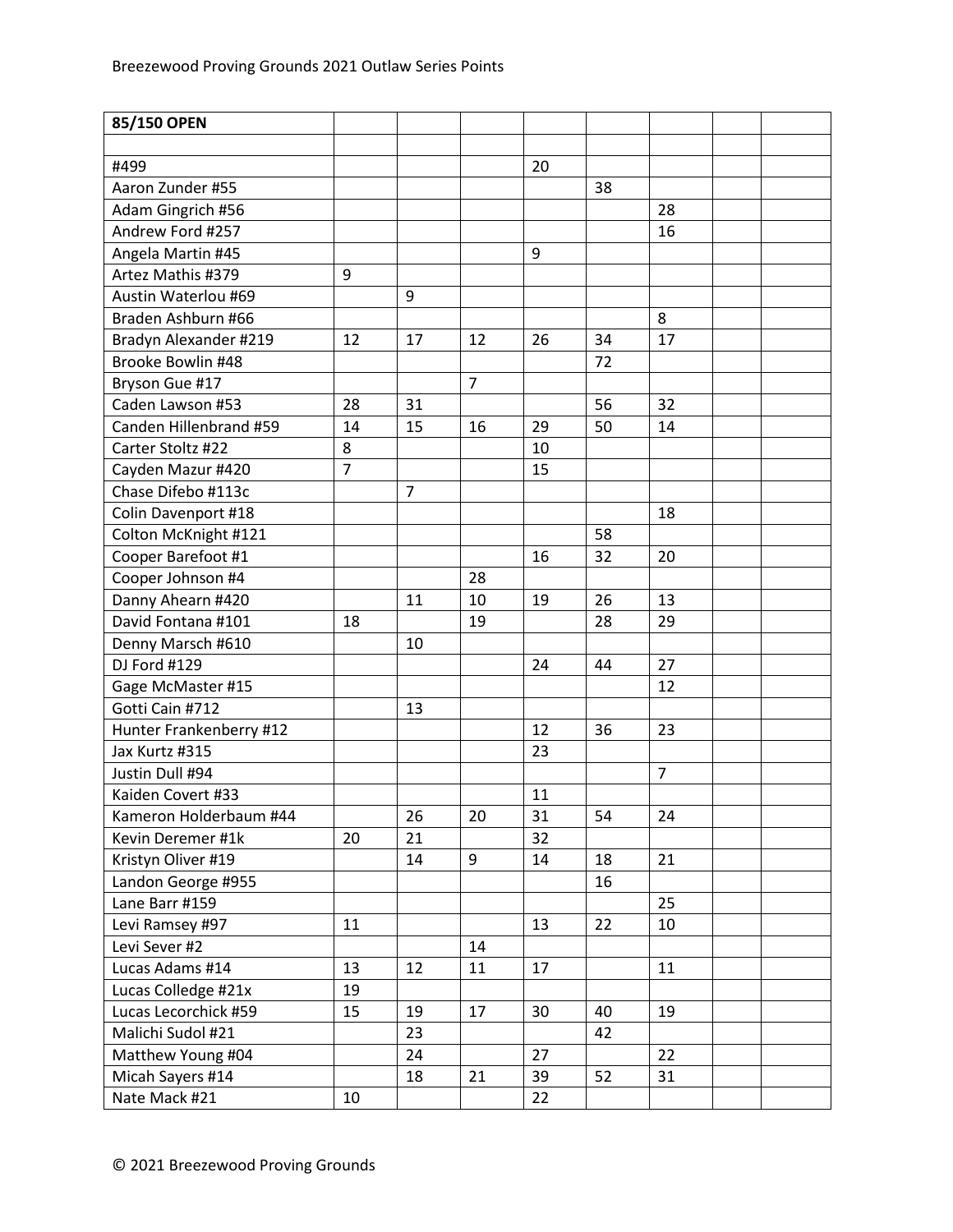| Nathan Crowe #823       |    |                |                | 18             |    |                |  |
|-------------------------|----|----------------|----------------|----------------|----|----------------|--|
| Reagan Kerney #01       |    |                |                |                | 24 | 6              |  |
| Rider Mulligan #508     |    |                |                | 25             |    |                |  |
| Sebastian Carella #627  | 16 | 22             | 8              | 21             | 30 | 26             |  |
| Trent Hazelton #723     | 23 | 8              | 18             | 34             | 48 | 34             |  |
| Tripp Sharp #4          |    |                | 23             |                | 62 | 39             |  |
| Truman Weimer #19       |    |                |                |                | 20 | 15             |  |
| Tyler Kull #811         | 17 | 20             | 15             | 28             | 46 | 30             |  |
| Tyler Nail #3           |    |                |                |                |    | 9              |  |
| Wesley Franke #773      | 21 |                | 13             |                |    |                |  |
| Will Thacker #11        |    | 16             |                |                |    |                |  |
|                         |    |                |                |                |    |                |  |
| <b>KOOL BOY</b>         |    |                |                |                |    |                |  |
|                         |    |                |                |                |    |                |  |
| #43                     |    |                |                | 10             |    |                |  |
| Aidan Bitler #414       |    |                |                |                | 22 |                |  |
| Ashton Jasper #38       |    |                |                |                | 36 | 16             |  |
| Braden Povlik #13       |    | 8              |                |                |    |                |  |
| Brady Lanzendorfer #x   | 16 |                |                |                |    |                |  |
| Branden Coulter #852    |    | 9              | $\overline{7}$ | 8              |    |                |  |
| Brandon Loultz #100     | 8  |                |                |                |    |                |  |
| Brendan VanSant #190    | 18 | 22             | 15             | 24             |    | 23             |  |
| Briar Jamison #5B       |    | 13             |                |                |    |                |  |
| Cameron Bash #36        | 14 | 12             | 13             | 17             | 34 | 13             |  |
| Canden Hillenbrand #59  | 10 |                |                |                |    |                |  |
| Danny Ahearn #420       |    |                | 8              |                | 24 | 6              |  |
| David Fontana #101      |    |                | 11             | 15             | 32 |                |  |
| Dylan Keller #988       |    |                |                | 14             |    |                |  |
| Gage Boden #28          | 11 | 10             | 10             | 9              | 30 | 9              |  |
| Hunter Frankenberry #12 |    |                |                |                |    | 8              |  |
| John Kerr #83           | 13 | 11             | 9              | 12             | 38 | 11             |  |
| Josiah Dick #290        | 17 |                |                |                | 54 | 15             |  |
| Julian Neufer #610      |    |                |                |                | 26 |                |  |
| Kaden Wagner #109       |    |                |                |                | 44 | 14             |  |
| Kaiden Covert #33       |    |                |                |                | 28 | $\overline{7}$ |  |
| Kaige Norris #22        | 19 | 17             | 12             |                |    |                |  |
| Kyle Cunningham #219    | 15 | 15             | 17             |                |    | 18             |  |
| Matthew VanSant #189    | 26 |                |                |                |    |                |  |
| Micah Sayers #14        |    |                |                |                |    | 10             |  |
| Milachi Sudol #21       |    |                |                | 13             |    |                |  |
| Nate Mack #21           |    |                |                | 11             |    |                |  |
| Nathan Crowe #7         |    | $\overline{7}$ |                |                |    |                |  |
| Rider Mulligan #508     |    |                |                | $\overline{7}$ |    |                |  |
| Robert Shuster #831     | 21 |                | 22             |                |    |                |  |
| Trenton Martin #45      |    |                |                | 19             |    |                |  |
| Tripp Sharp #4          |    |                | 14             |                |    |                |  |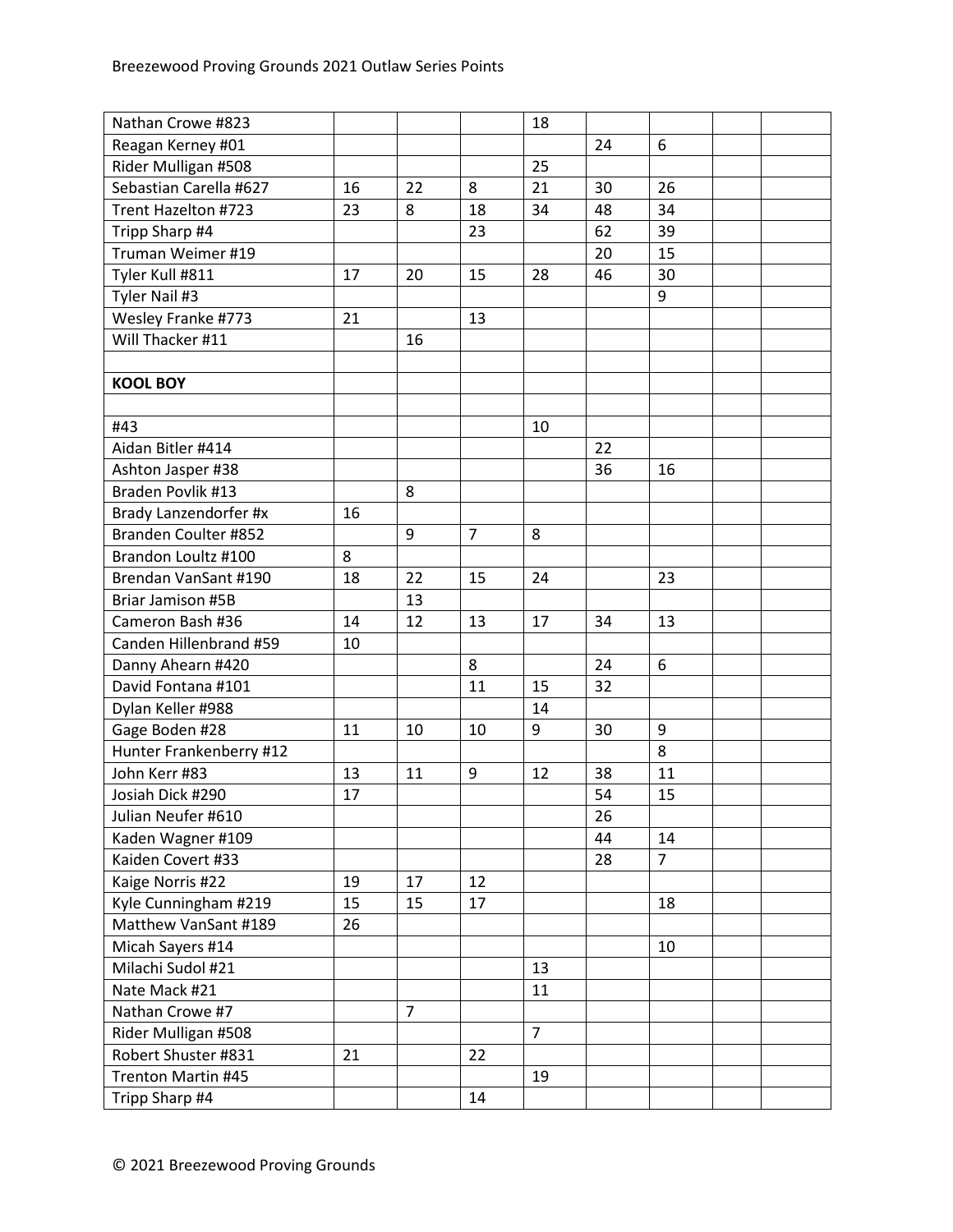| Tyler Hinson #27            | 9  |                |    |                |    |                |  |
|-----------------------------|----|----------------|----|----------------|----|----------------|--|
| Wesley Franke #773          | 12 |                |    |                |    |                |  |
| Weston Musser #77           |    | 14             |    | 16             | 40 | 12             |  |
|                             |    |                |    |                |    |                |  |
| <b>TWO STROKE OPEN</b>      |    |                |    |                |    |                |  |
|                             |    |                |    |                |    |                |  |
| #43                         |    |                |    | 6              |    |                |  |
| Aaron Zunder #55            |    |                |    |                | 18 |                |  |
| Adam Miller #57             | 16 | 13             | 12 | 11             | 32 | 15             |  |
| Antonio Mathis #474         | 17 |                |    |                |    |                |  |
| Billy Suh #423              |    |                |    |                |    | 8              |  |
| Brandon Ryman #92           | 9  |                |    |                |    |                |  |
| <b>Braxton Mitchell #20</b> | 25 |                |    |                |    |                |  |
| Brendan VanSant #190        | 15 | 14             | 14 | 21             | 40 | 26             |  |
| Caden Lawson #53            |    | 11             |    |                |    | 10             |  |
| Cameron Bash #36            | 14 | 9              | 10 | 14             | 30 | 17             |  |
| Creed Norris #21            | 12 | 8              |    |                |    |                |  |
| Dane Shaw #x                |    |                |    |                | 14 |                |  |
| Daniel Reinhardt #871       | 11 |                |    | 9              |    | 11             |  |
| David Swinger #3x           |    | 10             | 8  | 13             | 28 |                |  |
| Denver Dishong #3           |    |                |    |                |    | 19             |  |
| Dustin Mallow #58           | 20 | 16             |    |                | 44 |                |  |
| Isaac Diehl #6              |    |                |    |                | 26 |                |  |
| Joey Deneen #375            |    | 21             | 22 |                | 54 |                |  |
| John Kerr #83               |    |                |    |                |    | 13             |  |
| Josh Helbers #157           |    |                | 11 |                |    |                |  |
| Joshua David #11            | 8  |                |    |                |    |                |  |
| Josiah Dick #290            | 13 |                | 9  |                | 36 | 14             |  |
| JP Heffron #5               |    |                |    |                | 38 | 16             |  |
| Justin Schrengost #718      |    |                | 13 |                |    |                |  |
| Kaleb Popson #62            | 10 |                |    |                | 16 |                |  |
| Landon George #955          |    |                |    |                | 20 |                |  |
| Matt Adams #1               |    |                |    | 16             |    | 6              |  |
| Mike Feathers #447          |    |                |    |                |    | 9              |  |
| Nathan Holderbaum #357      |    |                |    |                | 34 | 21             |  |
| Rider Mulligan #508         |    |                |    | $\overline{7}$ |    |                |  |
| Robert Shuster #831         | 18 |                | 16 |                |    |                |  |
| Ryan Adams #828             |    |                |    | 8              |    |                |  |
| Scott Walter #714           |    | $\overline{7}$ |    |                |    |                |  |
| Tom Weir #205               |    |                |    | 10             | 22 | 18             |  |
| Travis Welsner #799         |    | 12             |    |                |    |                |  |
| Tyler Kull #811             |    |                |    | 12             | 24 | 12             |  |
| Zac Brehm #299              |    |                |    |                |    | $\overline{7}$ |  |
|                             |    |                |    |                |    |                |  |
| <b>WOMEN OPEN</b>           |    |                |    |                |    |                |  |
|                             |    |                |    |                |    |                |  |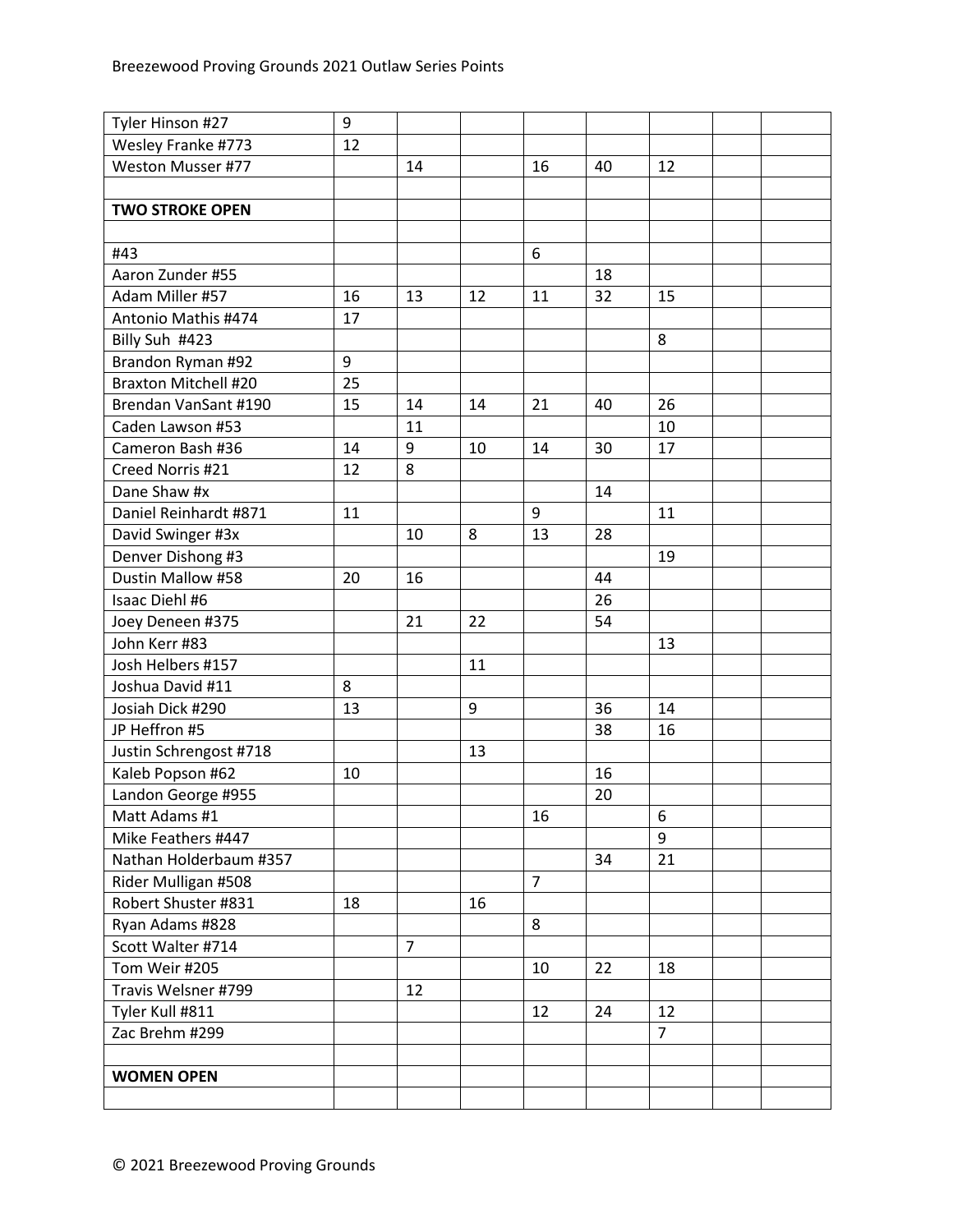| Alaynae Forney #369            | 11                   | 12              |                 |                  |                      | 16               |  |
|--------------------------------|----------------------|-----------------|-----------------|------------------|----------------------|------------------|--|
| Angela Martin #45              |                      |                 |                 | 8                |                      |                  |  |
| Baylee Karcher #4              | $\overline{7}$       | 9               | 8               | 10               |                      |                  |  |
| Brooke Bowlin #48              |                      |                 |                 |                  | 36                   |                  |  |
| Brooklyn Hensley #07           | 9                    | 11              |                 |                  | 22                   |                  |  |
| Chloe Scott #29                | 8                    | 10              | 6               | $\overline{7}$   | 20                   | 11               |  |
| Jessica Hepner #323            |                      | 14              | 10              | 13               |                      |                  |  |
| Kailynn Burkholow #7           |                      | 6               |                 |                  |                      |                  |  |
| Kelsey Davis #17               |                      |                 |                 |                  |                      | $\overline{7}$   |  |
| Kristyn Oliver #19             |                      | $\overline{7}$  | $\overline{7}$  | 9                | 18                   | 9                |  |
| Loralie Hart #32               |                      |                 |                 | 11               | 16                   |                  |  |
| Makenna Hensley #2             |                      |                 |                 |                  | 14                   |                  |  |
| Nevaeh Stahlman #66            |                      | 8               |                 | 6                |                      | 8                |  |
| Sam Waldrop #336               | 16                   | 19              | 15              | 18               | 26                   |                  |  |
|                                |                      |                 |                 |                  |                      |                  |  |
| <b>OPEN TROPHY - NO POINTS</b> |                      |                 |                 |                  |                      |                  |  |
|                                |                      |                 |                 |                  |                      |                  |  |
| Aaron Miller #12               | 20 <sup>th</sup>     |                 |                 |                  |                      |                  |  |
| Adam Gingrich #56              | $22^{nd}$            |                 |                 |                  |                      |                  |  |
| Alston Marker #17x             | $3^{\text{rd}}$      |                 |                 |                  |                      |                  |  |
| Andrew Weaver #511             |                      |                 |                 |                  |                      | $5^{\text{th}}$  |  |
| Brady Lanzendorfer #71         | 16 <sup>th</sup>     | 6 <sup>th</sup> | 3 <sup>rd</sup> | 6 <sup>th</sup>  |                      | $11^{th}$        |  |
| Brock Eshelman #722            |                      |                 |                 |                  | $10^{\overline{th}}$ |                  |  |
| Bryce Plessinger #117          |                      | $11^{th}$       |                 |                  |                      |                  |  |
| Caleb Middleton #525           | $17^{\text{th}}$     |                 |                 |                  |                      |                  |  |
| Chase Linaweaver #727          | 7 <sup>th</sup>      | 2 <sup>nd</sup> | 2 <sup>nd</sup> | 2 <sup>nd</sup>  |                      |                  |  |
| Chris Brumbaugh #238           |                      |                 |                 |                  | 3 <sup>rd</sup>      | $12^{th}$        |  |
| Chucky Hropovich #09           | $18^{\text{th}}$     | 9 <sup>th</sup> | 4 <sup>th</sup> | 8 <sup>th</sup>  | 7 <sup>th</sup>      |                  |  |
| Cody Gerz #22                  |                      | 8 <sup>th</sup> | 7 <sup>th</sup> | 4 <sup>th</sup>  | $4^{\text{th}}$      | 3 <sup>rd</sup>  |  |
| Cole Gerz #46                  |                      |                 | 5 <sup>th</sup> |                  | $8^{\text{th}}$      | $14^{\text{th}}$ |  |
| David Breault #13              |                      | 4 <sup>th</sup> |                 |                  |                      |                  |  |
| Dylan Coon #78                 | $14^{\overline{th}}$ | $12^{th}$       |                 |                  |                      |                  |  |
| Dylan Snyder #599              | $13^{\text{th}}$     | 7 <sup>th</sup> |                 | $10^{\text{th}}$ | $11^{\text{th}}$     | 7 <sup>th</sup>  |  |
| Ethan Garcia #74               |                      |                 |                 |                  |                      | 2 <sup>nd</sup>  |  |
| Isaac Ivosevich #x             |                      |                 |                 |                  | $12^{th}$            |                  |  |
| Jim Franks #11                 |                      |                 | 1 <sup>st</sup> |                  |                      |                  |  |
| JJ Massicot #28                |                      |                 |                 |                  |                      | $17^{\text{th}}$ |  |
| Joey Gerz #2                   |                      |                 | 9 <sup>th</sup> |                  |                      |                  |  |
| Josh Berg #215                 |                      |                 |                 |                  |                      | $15^{\text{th}}$ |  |
| Josh Howser #718               |                      |                 |                 |                  |                      | 6 <sup>th</sup>  |  |
| Julius Thomas #202             | $21^{st}$            |                 |                 |                  |                      |                  |  |
| Kage Jones #99                 |                      |                 |                 |                  | 9 <sup>th</sup>      |                  |  |
| Kenny Hadry #21                |                      |                 |                 |                  | 1 <sup>st</sup>      |                  |  |
| Kyle Hott #219                 | $12^{\text{th}}$     |                 |                 | $5^{\text{th}}$  | $2^{nd}$             | $8^{\text{th}}$  |  |
| Kyle Murroy #126               | $4^{\text{th}}$      |                 |                 |                  |                      |                  |  |
| Logan Bishop #925              | $19^{\text{th}}$     |                 |                 |                  |                      |                  |  |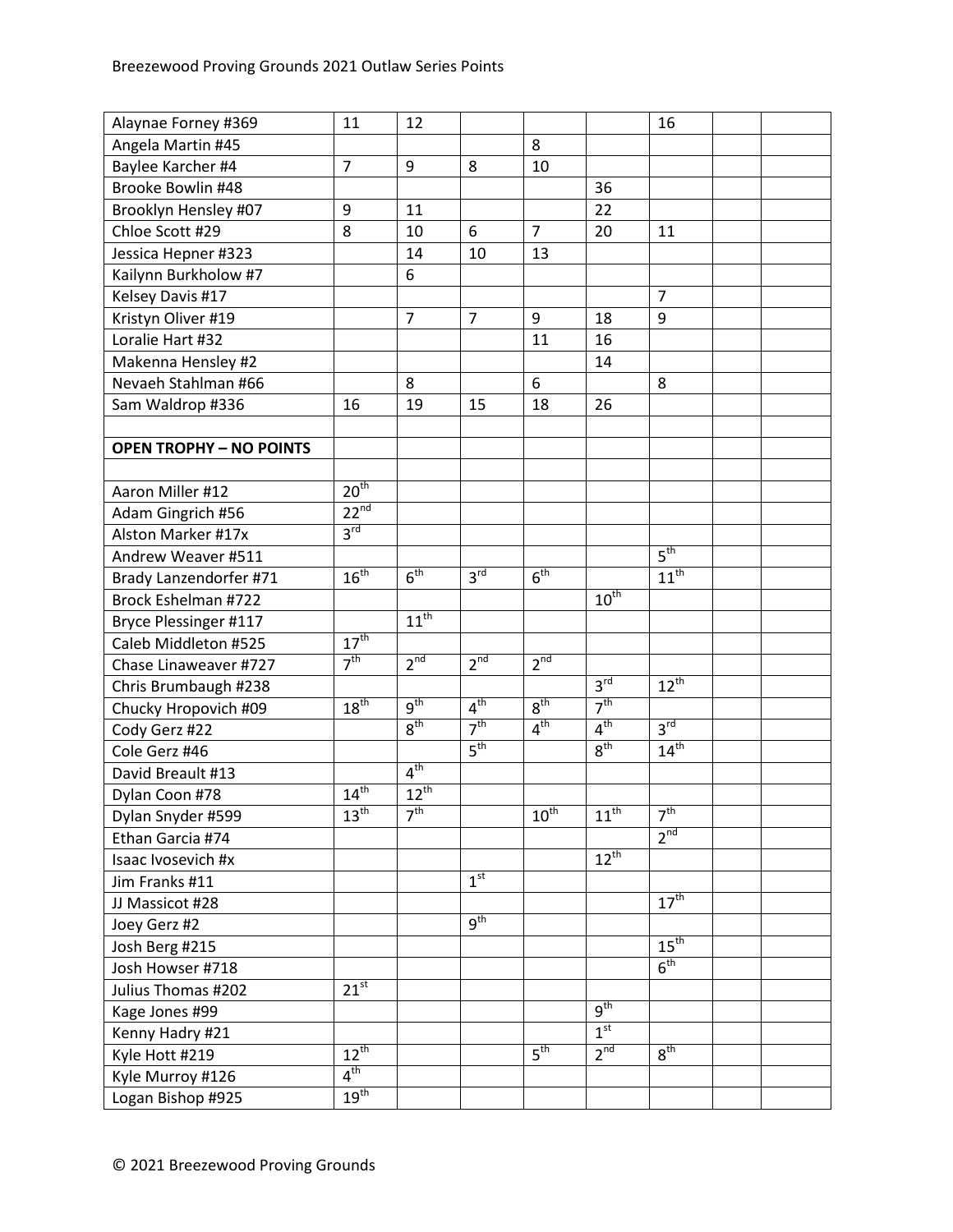| Mad Dog #x              | $10^{\text{th}}$     |                  |                      |                 |                             |                      |       |             |
|-------------------------|----------------------|------------------|----------------------|-----------------|-----------------------------|----------------------|-------|-------------|
| Matthew VanSant #189    |                      | 3 <sup>rd</sup>  |                      | $3^{\text{rd}}$ |                             | 9 <sup>th</sup>      |       |             |
| Michael Novella #319    |                      |                  |                      |                 |                             | 13 <sup>th</sup>     |       |             |
| Michael Seiler #412     |                      |                  |                      |                 | $14^{\overline{\text{th}}}$ |                      |       |             |
| Miguel Urbina #23       |                      |                  |                      |                 | 6 <sup>th</sup>             |                      |       |             |
| Mike Seiler #412        |                      |                  |                      |                 |                             | $16^{\text{th}}$     |       |             |
| Nick Pruitt #22         |                      |                  | $10^{\overline{th}}$ |                 |                             |                      |       |             |
| Noah Hazelton #66       | 9 <sup>th</sup>      |                  |                      |                 |                             |                      |       |             |
| Paulie Bove #18         |                      |                  |                      |                 |                             | 4 <sup>th</sup>      |       |             |
| Rick Fosbrink #23       | $11^{th}$            | $14^{\text{th}}$ |                      |                 |                             |                      |       |             |
| Roy Povlick #205        |                      | $15^{\text{th}}$ |                      |                 |                             | $18^{\text{th}}$     |       |             |
| Ryan Sensenig #20       | 23 <sup>rd</sup>     |                  |                      |                 |                             |                      |       |             |
| Scott Garrety #117      |                      |                  |                      |                 |                             | $10^{\text{th}}$     |       |             |
| Skylar Whittington #259 | 2 <sup>nd</sup>      |                  |                      |                 |                             | 1 <sup>st</sup>      |       |             |
| Tanner Ott #616         |                      | 13 <sup>th</sup> |                      |                 |                             |                      |       |             |
| Taylor Collett #30      |                      | 1 <sup>st</sup>  |                      |                 |                             |                      |       |             |
| Travis Kibe #305        | $15^{\text{th}}$     |                  |                      |                 |                             |                      |       |             |
| Trevor Kramer #8        | 8 <sup>th</sup>      |                  |                      |                 |                             |                      |       |             |
| Tyler Adams #710        | 5 <sup>th</sup>      | 5 <sup>th</sup>  |                      |                 |                             |                      |       |             |
| Tyler Bonder #11        |                      |                  |                      |                 | $13^{\overline{th}}$        |                      |       |             |
| Tyler Helwig #13        | 1 <sup>st</sup>      |                  |                      | 1 <sup>st</sup> |                             |                      |       |             |
| Tyler Hinson #27        | 24 <sup>th</sup>     |                  |                      |                 |                             |                      |       |             |
| Tyler Marlin #1         | 6 <sup>th</sup>      | $10^{\text{th}}$ | 6 <sup>th</sup>      | 7 <sup>th</sup> |                             |                      |       |             |
| Zach Pyle #409          |                      |                  | 8 <sup>th</sup>      | 9 <sup>th</sup> |                             |                      |       |             |
| Zach Waldrop #116       |                      |                  |                      |                 | 5 <sup>th</sup>             |                      |       |             |
|                         |                      |                  |                      |                 |                             |                      |       |             |
| <b>250 BEGINNER</b>     |                      |                  |                      |                 |                             |                      |       |             |
|                         |                      |                  |                      |                 |                             |                      |       |             |
| Aaron Miller #12        | 19                   | 16               |                      | 21              |                             | 27                   |       |             |
| Adam Croson #12         | 23                   | 26               | $21 - 3^{10}$        | 20              | 58                          | 24                   |       |             |
| Adam Gingrich #56       | 11                   | 13               |                      | 11              |                             |                      |       |             |
| Alan Graham #705        | 20                   | 20               | 19                   |                 | 62                          | 21                   |       |             |
| Alaynae Forney #364     | $\overline{7}$       | $\overline{7}$   |                      |                 |                             | 9                    |       |             |
| Alston Marker #17x      | $34-1$ <sup>st</sup> |                  |                      |                 |                             |                      |       |             |
| Andrew Bloom #831       |                      |                  |                      |                 |                             | $\overline{7}$       |       |             |
| Andrew Sedlack #52      |                      |                  | 13                   |                 |                             |                      |       |             |
| Andy Rook #31           |                      |                  |                      |                 |                             | 31                   |       |             |
| Ashton Jasper #38       |                      |                  |                      |                 | 56                          | $39-1$ <sup>st</sup> |       |             |
| Austin Crouse #54       |                      | $31-3rd$         |                      | $27 - 2^{nd}$   | $80-1^\mathrm{st}$          | -----                | $---$ | <b>BUMP</b> |
| Austin Dotson #69       |                      |                  |                      |                 |                             | 10                   |       |             |
| Austin Riley #214       |                      |                  |                      | 11              |                             |                      |       |             |
| Benton Moyer #17        | $34-1$ <sup>st</sup> |                  |                      |                 |                             |                      |       |             |
| Brad Coulter #852       | 12                   | 10               | 8                    | 12              | 34                          |                      |       |             |
| Branden Peitchard #71   |                      |                  |                      |                 |                             | 22                   |       |             |
| Brandon Flick #326      | 19                   |                  |                      |                 |                             |                      |       |             |
| Brandon Kertulis #813   |                      |                  |                      |                 | 30                          | 15                   |       |             |
|                         |                      |                  |                      |                 |                             |                      |       |             |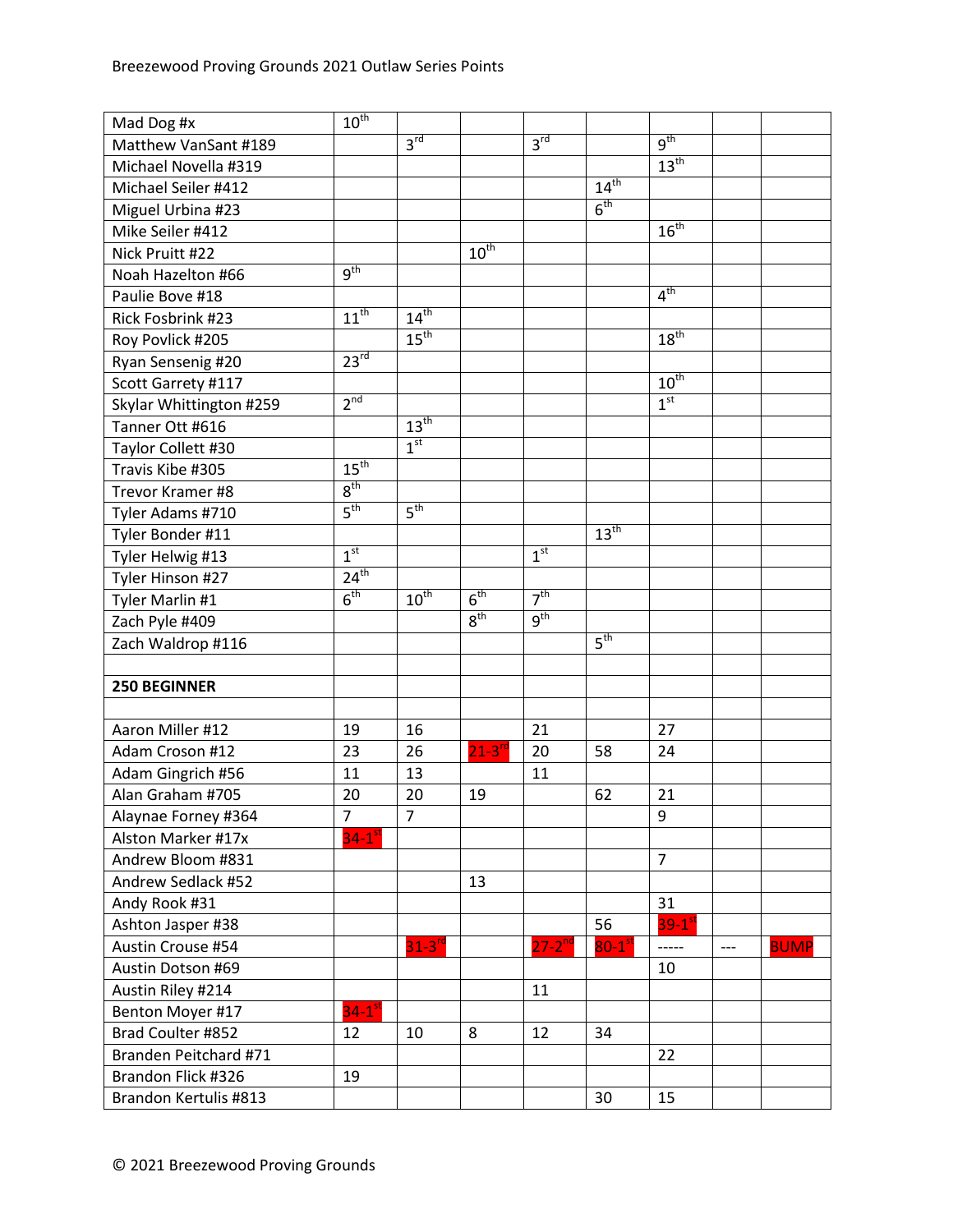| Brandon Slebodnick #854 | $28-2^{nd}$ |    | $23 - 2^{nd}$ |           | 60                   |                  |  |
|-------------------------|-------------|----|---------------|-----------|----------------------|------------------|--|
| Brayden Beal #187       | 10          |    |               |           |                      |                  |  |
| Brayden Belanger #127   |             |    |               |           |                      | 14               |  |
| Brock Adams #3          | 24          |    |               |           |                      |                  |  |
| Brock Eshelman #722     |             |    |               |           | 44                   |                  |  |
| Bubba Bennett #17       |             |    |               |           | $80-1$ <sup>st</sup> |                  |  |
| Cade Mcdermott #6       |             | 18 |               |           |                      |                  |  |
| Chad Brindle #5         | 24          |    |               |           |                      |                  |  |
| Chad Brindle Jr #345    | 21          |    |               |           |                      | 30               |  |
| Chris Brumbaugh #238    |             |    |               |           | 58                   | 24               |  |
| Chris Keebler #19       |             |    |               |           | $66-3$ <sup>rd</sup> |                  |  |
| Christian Brown #14     |             |    |               |           |                      | 6                |  |
| Christopher Keebler #19 |             |    |               |           |                      | $35 - 2^{nc}$    |  |
| Cody Miller #48         |             | 28 |               |           |                      |                  |  |
| Colby Troutman #555     | 16          | 12 | 11            |           |                      |                  |  |
| Cole Minovich #301      | 9           | 12 | 10            |           | 38                   | 10               |  |
| Colin Seiler #14        | 24          |    |               |           |                      |                  |  |
| Colton Musser #304      |             |    |               |           |                      | 11               |  |
| Conner Eagle #2         | 15          |    |               |           |                      |                  |  |
| Cory Rimmey #195        |             |    |               |           | 48                   |                  |  |
| Creed Norris #21        | 13          | 22 | 16            |           |                      |                  |  |
| Cruz Anthony #210       |             |    |               |           |                      | $40-1^\text{st}$ |  |
| Dalton Lemin #302       |             |    | 22            | $25 - 3n$ | 62                   |                  |  |
| Damian Hensley #10      | 19          | 22 |               |           | 46                   |                  |  |
| David Breault #13       |             | 17 |               |           |                      |                  |  |
| David Gray #43          | 22          |    |               |           |                      |                  |  |
| David Silups #99        | 22          |    |               |           |                      |                  |  |
| David Wood #111         | 18          | 9  | 16            | 15        |                      | 18               |  |
| Devon Stump #3          | 21          | 21 | 15            |           |                      |                  |  |
| Dillion Mealey #34      |             | 13 |               |           |                      |                  |  |
| Dylan Becker #87        |             |    |               |           | 54                   |                  |  |
| Dylan Page #102         | 11          |    |               |           |                      |                  |  |
| Dylan Smith #2          |             |    |               |           | 26                   |                  |  |
| Edward Gomez #10x       |             | 9  |               | 8         | 28                   | 16               |  |
| Eric Von Lange #112     | 9           | 29 |               |           |                      | 16               |  |
| Ethan Blomquist #7      |             |    |               |           |                      | 23               |  |
| Evan Griffith #720      | 26          | 25 |               | 20        |                      |                  |  |
| Ezekiel Weaver #117     |             |    |               |           | 52                   | 18               |  |
| Gabe Bove #2            |             | 25 |               | 23        |                      | 15               |  |
| Gabe Brindle #5         |             |    |               |           |                      | 28               |  |
| Gage Boden #28          | 8           | 16 | 12            | 13        | 40                   | 12               |  |
| Gideon Smith #33        | 18          | 24 | 18            | 18        |                      | 17               |  |
| Gio Feudale #4          | 14          | 8  |               |           |                      |                  |  |
| Grey Abbott #240        | 16          |    |               |           |                      |                  |  |
| Grey Abbott #777        |             |    |               | 13        | 32                   | $\overline{7}$   |  |
| Ian Becker #41          |             |    |               | 19        | 36                   |                  |  |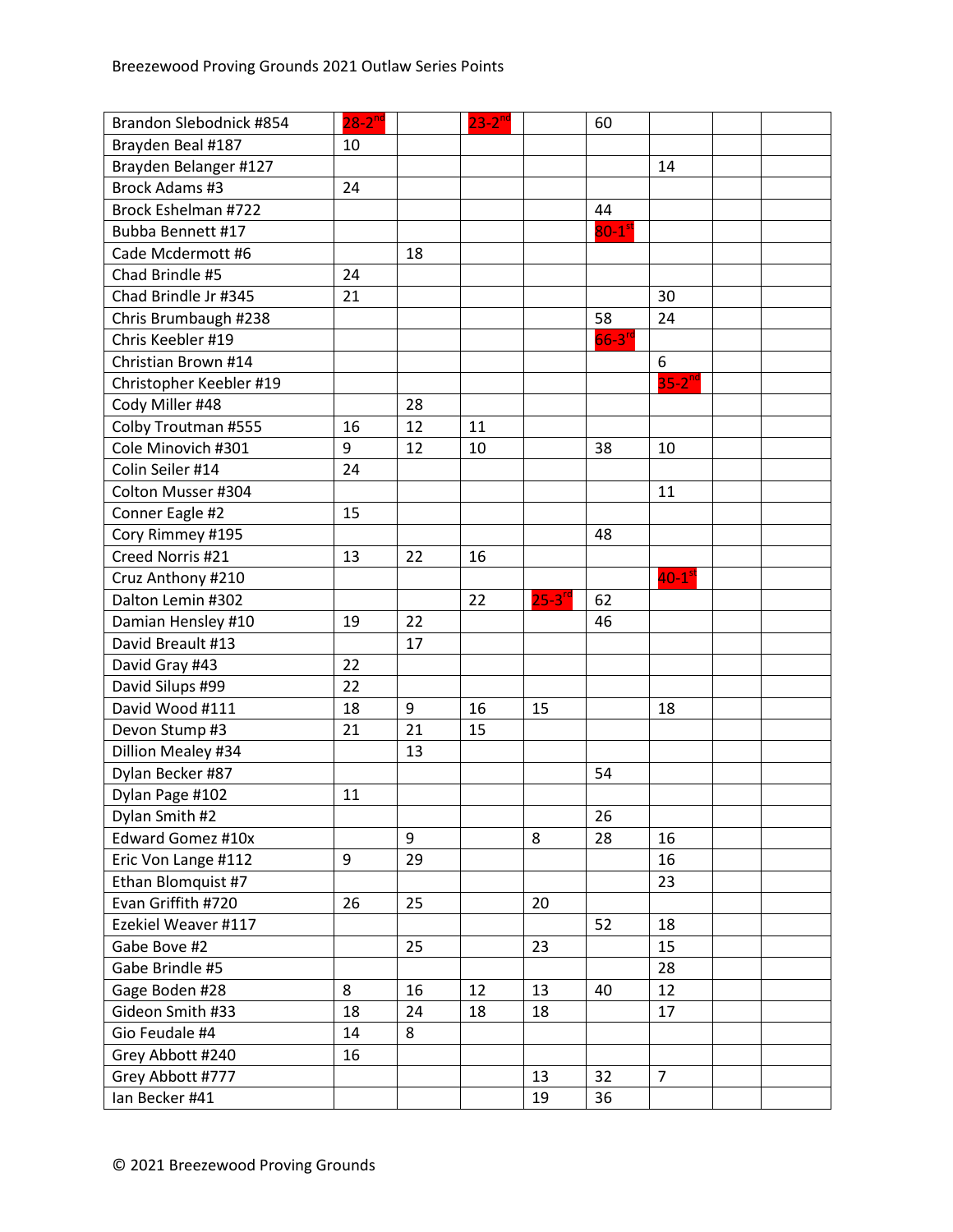| Isaac Ivosevich #x      |                |                |                        |    | 50          |               |  |
|-------------------------|----------------|----------------|------------------------|----|-------------|---------------|--|
| Jacob Sunderland #109   |                | 30             | $25-2$ <sup>nd</sup>   |    | $66 - 3n$   | 26            |  |
| Jaden Dettinger #88     | 23             | $\overline{7}$ |                        |    |             |               |  |
| Jaidyn Letterman #65    | 17             |                |                        |    |             |               |  |
| Jake Martin #13         |                |                |                        |    |             | 12            |  |
| James Lindsay #27       |                |                |                        |    |             | 13            |  |
| Jared Porter #234       | 16             |                | 20                     |    |             |               |  |
| Jason Glaze #912        |                | 11             |                        | 22 |             | 31            |  |
| Jason Manikowski #28    | 17             | 18             | 19                     | 17 |             |               |  |
| Jason Riddleberger #26  | 17             |                |                        |    | 42          |               |  |
| Jayden Dawson #7        | 11             |                | 9                      |    |             |               |  |
| Jayden Dawson #722      |                |                |                        | 14 |             | 14            |  |
| JD Hahn #75             |                |                |                        | 22 |             |               |  |
| Jessica Hepner #323     |                | 14             |                        |    |             |               |  |
| Joey Acquaviva #616     |                |                |                        |    | 22          |               |  |
| Joey Gerz #2            |                |                | 14                     |    |             |               |  |
| John Kerr #83           | 15             | 11             | 11                     | 10 |             |               |  |
| Josh Chrest #317        |                | 17             |                        | 16 |             |               |  |
| Josh Coulter #320       | 20             | 20             | 15                     | 19 | 48          | 21            |  |
| Josh Dixon #741         | 23             | 21             | 17                     |    |             |               |  |
| Josiah Dick #290        |                |                | 20                     |    | 34          | 20            |  |
| Justin Verbonitz #410   | 25             |                |                        |    |             |               |  |
| Kaden Wagner #1         | 18             |                |                        |    | 60          | 22            |  |
| Kage Jones #99          |                |                |                        |    | 50          |               |  |
| Kaiden Covert #33       |                |                |                        |    | 32          | 9             |  |
| Kaleb Popson #62        | $\overline{7}$ |                |                        |    | 42          |               |  |
| Kameron Holderbaum #44  |                | 27             | 21                     | 24 | $70-2^{nd}$ | 32            |  |
| Karl Knoebel #420       |                |                | 10                     |    | 24          |               |  |
| Kaz Thompson #335       | 15             | 15             | 13                     |    | 40          | 13            |  |
| Kyle Cunningham #219    | 22             | $33 - 2^{nd}$  | $28-1$ <sup>s</sup>    |    |             | 30            |  |
| Kyle Ramsey #17         | 20             | 27             | 8                      | 24 | 64          | $34 - 2^{nd}$ |  |
| Landon Duttinger #69    | 26             |                |                        | 15 |             | 26            |  |
| Landon Foster #69       |                |                |                        |    | 52          |               |  |
| Layne Pitta #124        |                |                |                        |    |             | 20            |  |
| Levi Briggs #2          |                |                |                        |    | 36          |               |  |
| Logan Bishop #925       | $29 - 2^{nd}$  |                |                        |    |             |               |  |
| Luke Mowery #20         |                |                | 12                     |    |             |               |  |
| Marshall Amspacher #747 | 13             |                |                        |    |             |               |  |
| Matthew Yeretta #525    | 10             |                |                        |    |             |               |  |
| Michael Carr #124       |                |                | $23 - 3$ <sup>rd</sup> | 21 |             | 25            |  |
| Mike Siroccia #15       |                |                |                        |    | 38          |               |  |
| Mikey Stull #702        | 6              |                |                        |    |             |               |  |
| Nathan Heath #8         | 25             |                |                        |    |             |               |  |
| Nathan Holderbaum #22x  |                |                |                        |    |             | $32 - 3^{10}$ |  |
| Nick Conklin #401       |                |                |                        |    |             | 19            |  |
| Nick McCann #8          | 12             |                |                        |    |             |               |  |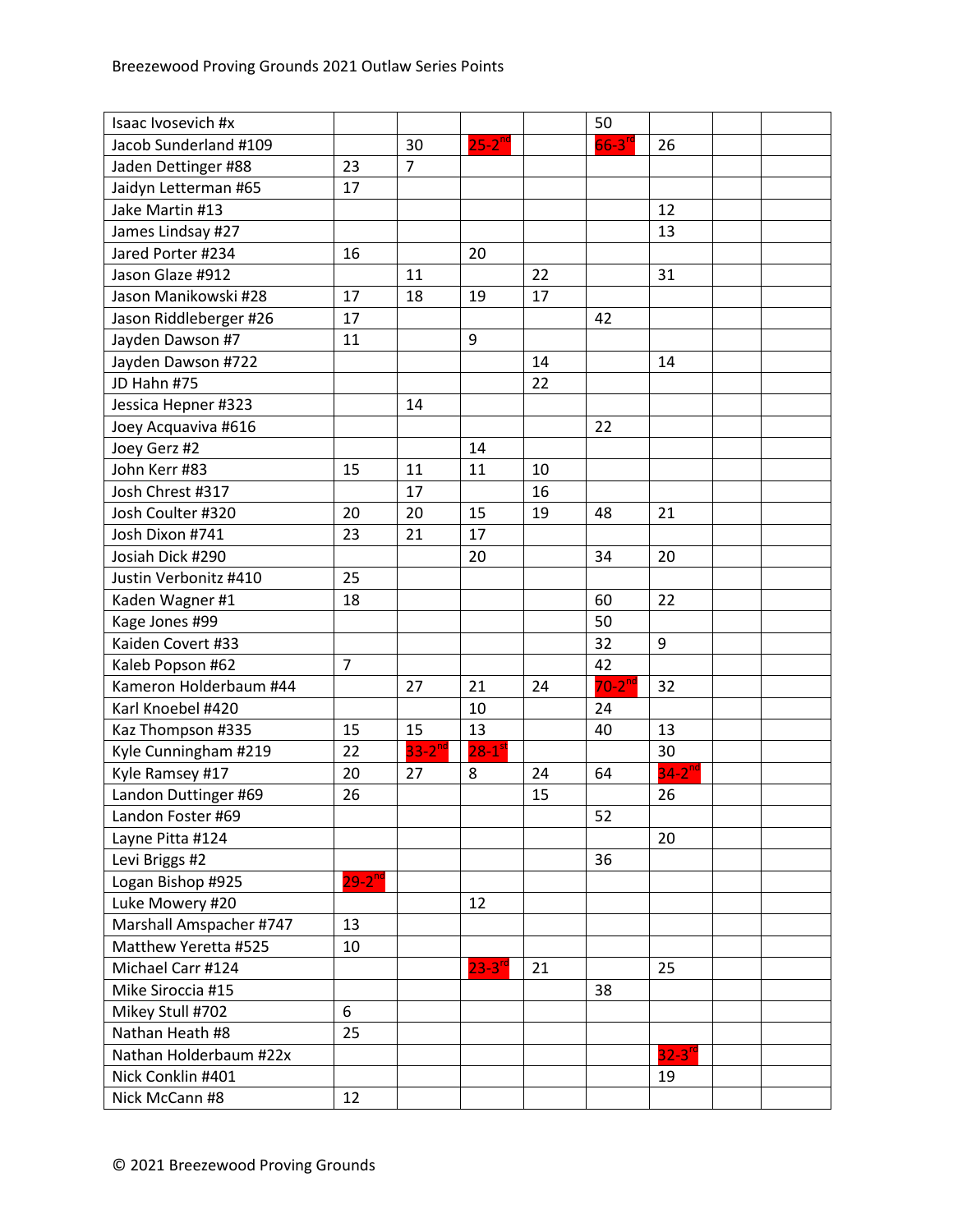| Nick Seek #715        | 13                     | 14                     |                | 9                    |             |                |       |             |
|-----------------------|------------------------|------------------------|----------------|----------------------|-------------|----------------|-------|-------------|
| Paulie Bove #18       |                        | $38 - 1$ <sup>st</sup> |                |                      |             | $33 - 3^{rd}$  |       |             |
| Robert Mentzer #722   | $29 - 2^{nd}$          |                        |                |                      |             |                |       |             |
| Robert Winter #43     |                        | $30-3^{n}$             |                |                      |             |                |       |             |
| Ronn Doug #800        |                        | 10                     |                | 12                   |             |                |       |             |
| Ryan Gerczak #308     |                        |                        |                |                      |             | 17             |       |             |
| Ryan Sensenis #20     |                        |                        |                | 10                   |             |                |       |             |
| Scott Walter #714     | 12                     | 15                     |                |                      | 22          |                |       |             |
| Shane Jernigan #156   |                        |                        | 14             | 14                   | 64          | 19             |       |             |
| Shawn Koller #08      | 8                      | 8                      |                |                      | 30          | 6              |       |             |
| Taylor Smith #x       | 14                     |                        |                |                      |             |                |       |             |
| Timothy Nell #237     |                        |                        |                |                      |             | 8              |       |             |
| Tom Weir #11          |                        | 24                     |                | 16                   |             | 25             |       |             |
| Tony Stilling #23     |                        | 19                     |                |                      |             |                |       |             |
| Travis Berggren #122  | $26-3$ <sup>rc</sup>   | $37 - 1$ <sup>st</sup> | $30-1st$       | $---$                | $---$       | $\overline{a}$ | $---$ | <b>BUMP</b> |
| Travis Evans #827     |                        |                        |                |                      |             | 8              |       |             |
| Travis Martin #45     |                        |                        |                | $27 - 2^{nd}$        |             |                |       |             |
| Travis McLaughlin #71 |                        |                        |                |                      | 44          |                |       |             |
| Travis Weisner #799   |                        | $32 - 2^{nd}$          |                |                      |             |                |       |             |
| Trent Almony #118     |                        |                        | $\overline{7}$ |                      |             |                |       |             |
| Trevor Sabol #909     | 10                     |                        |                |                      | 28          |                |       |             |
| Tyler Bonder #11      |                        |                        |                |                      | 46          |                |       |             |
| Tyler Gardner #209    | 14                     |                        |                |                      |             |                |       |             |
| Tyler Lanza #22       |                        | 26                     |                | $32-1$ <sup>st</sup> |             | 29             |       |             |
| Tyler Wildsmith #428  |                        |                        |                |                      | 56          |                |       |             |
| Weston Barnes #1      | 9                      |                        |                |                      |             |                |       |             |
| William Shockey #217  | $33-1$ <sup>st</sup>   | 23                     |                |                      |             | 29             |       |             |
| Wilson Berggren #27   | 25                     | 23                     | 9              | $32-1$ <sup>st</sup> |             |                |       |             |
| Zac Brehm #299        |                        |                        |                |                      |             | 11             |       |             |
| Zach Pyle #409        |                        |                        | 17             | 17                   |             |                |       |             |
| Zach Tanis #789       |                        | 19                     |                |                      |             |                |       |             |
| Zack Mack #616        | 21                     |                        |                | $25 - 3n$            |             | 27             |       |             |
| Zack Rickard #41      | $27 - 3^{ra}$          | 28                     | 18             | 18                   | 54          | 23             |       |             |
| Zack Shaw #525        | $27 - 3^{rc}$          | 29                     |                | 23                   | $70-2^{nd}$ | 28             |       |             |
|                       |                        |                        |                |                      |             |                |       |             |
| <b>450 BEGINNER</b>   |                        |                        |                |                      |             |                |       |             |
|                       |                        |                        |                |                      |             |                |       |             |
| Aaron Miller #12x     |                        | 13                     |                |                      |             |                |       |             |
| Antonio Mathis #474   | 19                     |                        |                |                      |             |                |       |             |
| Austin Crouse #54     |                        |                        |                | 21                   |             |                |       |             |
| Austin Riley #214     |                        |                        |                | $23 - 3^{rd}$        |             |                |       |             |
| Billy Hildebrand#43   |                        | 20                     |                |                      |             |                |       |             |
| Blake Lincoln #555    | $32 - 1$ <sup>st</sup> | 21                     |                |                      |             |                |       |             |
| Blaze Moyer #248      | 20                     | 19                     |                |                      |             |                |       |             |
| Brandon Kertulis #813 |                        |                        |                |                      |             | 10             |       |             |
| Brandon Ryman #92     | 6                      |                        |                |                      |             |                |       |             |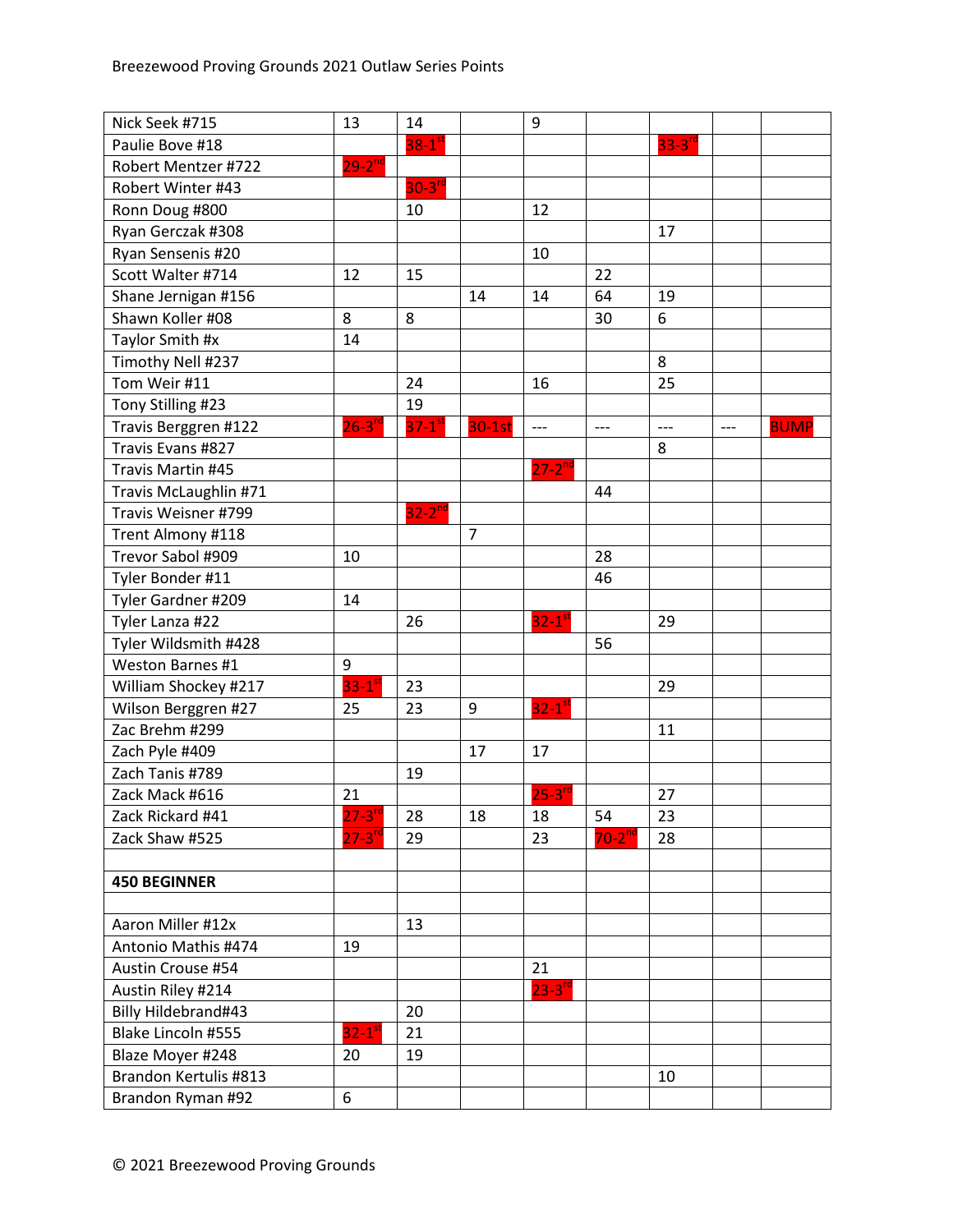| Brandon Slebdonick #854  | 11                     |                        | 25                   |                      | 38                   |                        |       |             |
|--------------------------|------------------------|------------------------|----------------------|----------------------|----------------------|------------------------|-------|-------------|
| Brock Adams #333         | 8                      |                        |                      |                      |                      |                        |       |             |
| Bryce Plessinger #117    | 22                     | 21                     |                      | $\overline{7}$       | 36                   | 14                     |       |             |
| <b>Bubba Bennett #17</b> |                        |                        |                      |                      | $54-1$ <sup>st</sup> |                        |       |             |
| Bubba Lincoln #222       | 10                     |                        |                      |                      |                      |                        |       |             |
| Cade Leatherman #367     |                        | 18                     |                      |                      |                      |                        |       |             |
| Carl Davenport #88       | 12                     | 11                     |                      | 13                   |                      |                        |       |             |
| Chad Sheffler #558       |                        |                        |                      |                      | 28                   |                        |       |             |
| Charlie Rill #11c        |                        |                        | 36                   | $29-1$ <sup>st</sup> |                      |                        |       |             |
| Chris Brumbaugh #238     |                        |                        |                      |                      | 32                   | 17                     |       |             |
| Chris Mirs #55           | 15                     |                        |                      |                      |                      |                        |       |             |
| Cody Gerz #22            | $25-3$ <sup>rd</sup>   | $22-3$ <sup>rd</sup>   | $31-2$ <sup>nd</sup> | $---$                | ---                  | $---$                  | ---   | <b>BUMP</b> |
| Cody Grey #504           | 17                     |                        |                      |                      |                      |                        |       |             |
| Cody Miller #316         |                        | $\overline{7}$         |                      |                      |                      |                        |       |             |
| Cole Gerz #46            | 22                     |                        | 22                   |                      | $40-3$ <sup>rd</sup> | $26-1$ <sup>st</sup>   |       |             |
| Connor Sobey #293        |                        |                        |                      |                      |                      | 12                     |       |             |
| Cruz Anthony #210        |                        |                        |                      |                      |                      | $20-3^{rd}$            |       |             |
| Dalton Lemin #502        |                        |                        | 20                   | 16                   | $48 - 2^{nd}$        |                        |       |             |
| David Manikowski #113    | 24                     | 20                     | 21                   | 19                   | 42                   | 15                     |       |             |
| David Riconni #737       | 17                     |                        |                      |                      |                      |                        |       |             |
| David Swinger #3         | 19                     | 15                     | 16                   | 19                   | 34                   | 12                     |       |             |
| Dennis Marsch #613       |                        | 10                     |                      |                      |                      |                        |       |             |
| Derek Eckman #122        |                        |                        |                      | 15                   |                      |                        |       |             |
| Derrick Kuchinka #64     |                        | $23 - 3^{rc}$          |                      |                      |                      | $21 - 2^{nc}$          |       |             |
| Devon Stump #3           | 15                     | 19                     | 18                   |                      |                      |                        |       |             |
| Donald Miller III #8     |                        |                        |                      |                      |                      | 9                      |       |             |
| Dustin Ebaugh #82        |                        |                        | 28                   | 22                   | $58-1$ <sup>st</sup> |                        |       |             |
| Dustin Ziemba #999       |                        |                        | 13                   | 18                   |                      |                        |       |             |
| Dylan Coon #78           | $25 - 3^{rd}$          | $29 - 1$ <sup>st</sup> | $29 - 3^{10}$        | -----                | -----                | -----                  | $---$ | <b>BUMP</b> |
| Dylan Snyder #599        | $32 - 1$ <sup>st</sup> | $25 - 2^{nd}$          | 26                   | $22 - 3^{10}$        | -----                | -----                  | $---$ | <b>BUMP</b> |
| Edward Gomez #10         |                        |                        |                      | 11                   |                      | 8                      |       |             |
| Eric VonLange #112       |                        | 15                     |                      | 12                   |                      |                        |       |             |
| Gabe Bove #02            |                        |                        |                      |                      |                      | 14                     |       |             |
| Gideon Smith #33         |                        |                        |                      |                      |                      | 16                     |       |             |
| Gordy Marsh #331         | 18                     | 12                     | 27                   | $25 - 2^{nd}$        | 40                   | $27 - 1$ <sup>st</sup> |       |             |
| Grey Abbott #777         |                        |                        |                      | 14                   |                      | 11                     |       |             |
| Isaac Diehl #6           |                        |                        |                      |                      | 38                   |                        |       |             |
| Jacob Sunderlin #109     |                        | 6                      | 17                   |                      |                      |                        |       |             |
| Jarred Coleman #96       | $\overline{7}$         |                        |                      |                      |                      |                        |       |             |
| Jason Keefer #817        |                        | 12                     |                      | 12                   |                      |                        |       |             |
| Jason Riddleberger #26   | 14                     |                        |                      |                      |                      |                        |       |             |
| Jason Wilbur #402        |                        |                        | 19                   |                      |                      |                        |       |             |
| Jonathan Cook #331       |                        |                        | 10                   |                      |                      |                        |       |             |
| Josh Berg #215           |                        |                        |                      |                      |                      | 11                     |       |             |
| Josh Chrest #317         |                        | 16                     |                      | 9                    |                      |                        |       |             |
| Josh Coulter #320        |                        | 8                      | 11                   | 14                   | 28                   | 13                     |       |             |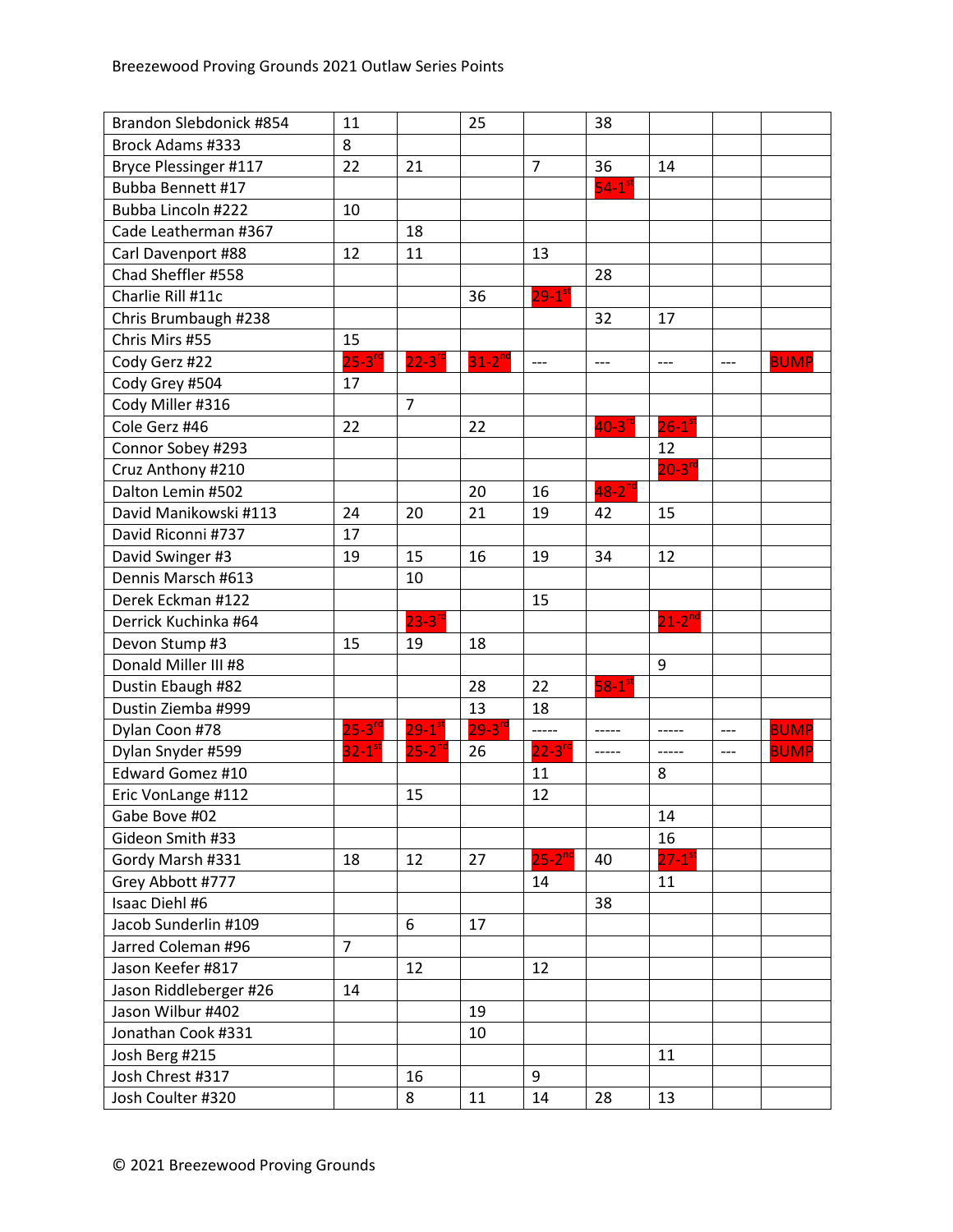| Josh Phillips #51      |                      |                      | 15 |                      |               |                |  |
|------------------------|----------------------|----------------------|----|----------------------|---------------|----------------|--|
| JP Heffren #5          |                      |                      | 24 |                      |               |                |  |
| Justin Adams #20       | 16                   |                      |    |                      |               |                |  |
| Justin Smith #420x     |                      |                      |    |                      |               | 16             |  |
| Justin Verbonitz #410  | 23                   |                      |    |                      |               |                |  |
| Kaleb Popson #62       | $\overline{7}$       |                      |    |                      | 24            |                |  |
| Keaton Hoch #20        |                      |                      |    | 17                   |               |                |  |
| Landon Duttinger #69   |                      |                      |    | 10                   |               | 18             |  |
| Matt Adams #1          | $27-2$ <sup>nd</sup> |                      |    | $24 - 2^{nd}$        |               |                |  |
| Matt Baker #517        |                      |                      | 8  |                      |               |                |  |
| Michael Bail #56       |                      |                      |    |                      | 32            |                |  |
| Michael Cox #248       | 12                   | 11                   | 12 | 13                   | 26            |                |  |
| Miguel Urbina #23      |                      |                      |    | $30-1$ <sup>st</sup> | $44-2^{nd}$   |                |  |
| Mikey Stull #702       | 20                   | 14                   |    |                      |               |                |  |
| Nathan Holderbaum #357 |                      |                      |    |                      | $44 - 3^{rd}$ | $19 - 3^{rd}$  |  |
| Nick Feudale #14       | 11                   |                      |    |                      |               |                |  |
| Nick Richardson #45    | 18                   | 17                   |    |                      |               |                |  |
| Paulie Bove #18        |                      | $30-1$ <sup>st</sup> |    |                      |               | $22 - 2^{nd}$  |  |
| Quentin Thomas #17     | 13                   | 10                   |    | 15                   |               | 19             |  |
| Rick Frosbrink #23     |                      |                      |    | 10                   |               |                |  |
| Robbie Zimmer #x       |                      |                      |    | 9                    |               |                |  |
| Robert Mentzer #722    | 23                   |                      |    |                      |               |                |  |
| Robert Winter #43      |                      | 8                    |    |                      |               |                |  |
| Ryan Adams #878        | 9                    | 9                    | 9  |                      |               | 8              |  |
| Ryan Sensenig #20      | 10                   |                      |    |                      |               |                |  |
| Scott Walter #714      | 9                    |                      |    |                      |               |                |  |
| Shane Hollabaugh#25    |                      |                      |    | 21                   |               |                |  |
| Shane Jernigan #156    | 21                   | 18                   | 14 |                      | 36            | 15             |  |
| Shawn Koller #08       |                      |                      |    |                      | 26            | $\overline{7}$ |  |
| Tanner Ott #616        |                      | 13                   |    |                      |               | 13             |  |
| Tayte Donovan #717     | 24                   |                      |    |                      |               |                |  |
| Tim Schmidt #258       |                      | 9                    |    | 8                    |               |                |  |
| Timothy Nell #237      |                      |                      |    |                      |               | 10             |  |
| Tony Stilling #23      | 13                   | 17                   |    |                      |               |                |  |
| Travis McLaughlin #71  |                      |                      |    |                      | 30            |                |  |
| Travis Ritter #420     | 21                   | 14                   | 23 | 20                   |               |                |  |
| Travis Welsner #799    |                      | $24-2$ <sup>nd</sup> |    |                      |               |                |  |
| Trevor Hollabaugh #19  |                      |                      |    | 16                   |               |                |  |
| Trevor Sabol #909      |                      |                      |    |                      | 34            |                |  |
| Tyler Wildsmith #156x  |                      |                      |    |                      |               | 18             |  |
| Wes Fritz #46          | 14                   |                      |    | 18                   |               |                |  |
| William Shockey #217   | $27 - 2^{nd}$        | 22                   |    | 8                    |               |                |  |
| Zach Price #61         |                      |                      |    | 20                   |               |                |  |
| Zachary Burgan #27     | 8                    |                      |    |                      |               |                |  |
| Zachary Howard #249    |                      |                      |    | 11                   |               |                |  |
| Zack Mack #616         |                      |                      |    |                      |               | 9              |  |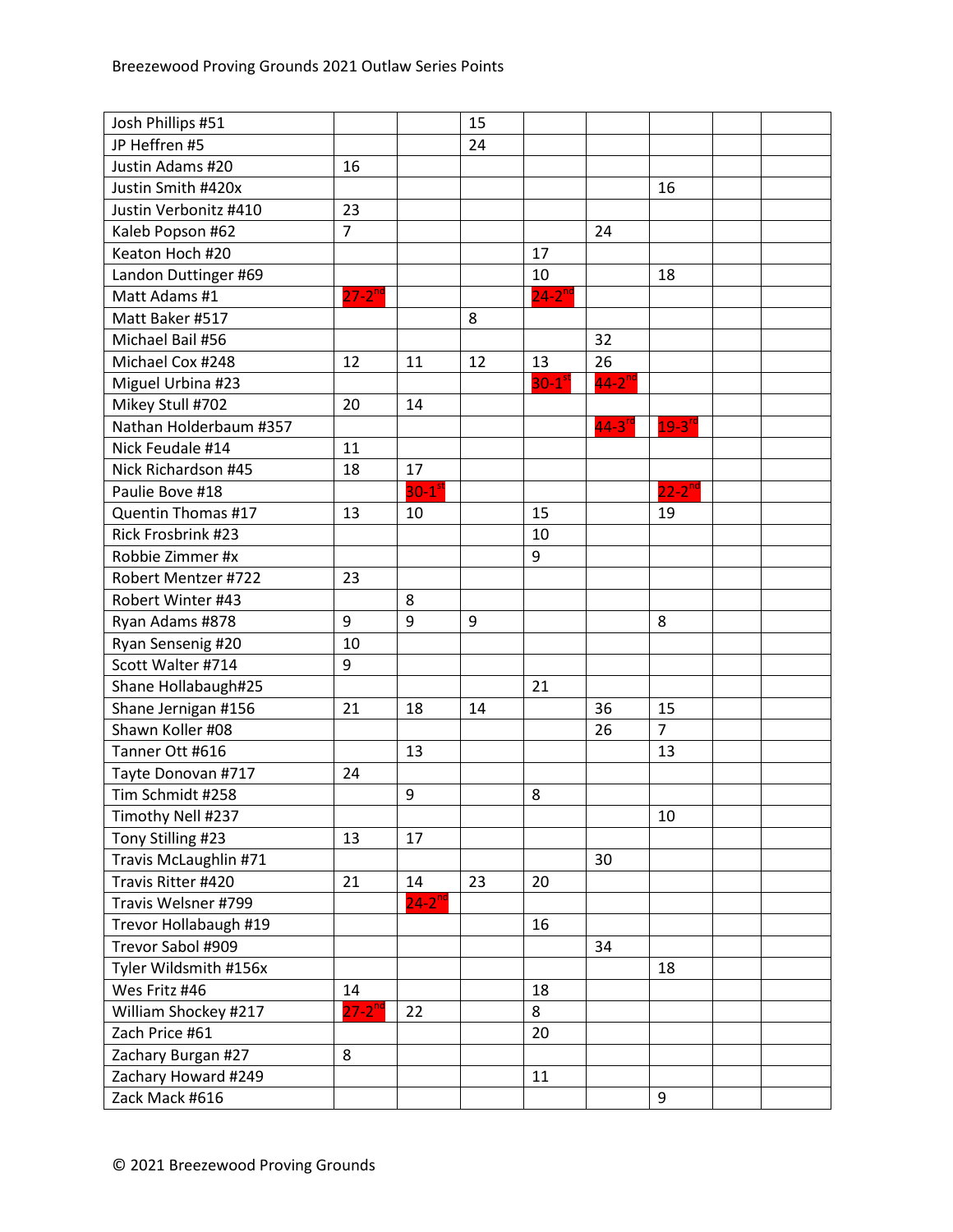| Zack Shaw #525              |    | 16             |                | 17             | 30 | 17             |  |
|-----------------------------|----|----------------|----------------|----------------|----|----------------|--|
| Zan Wills #99               | 16 |                |                |                |    |                |  |
|                             |    |                |                |                |    |                |  |
| <b>250 INTERMEDIATE</b>     |    |                |                |                |    |                |  |
|                             |    |                |                |                |    |                |  |
| Adam Miller #57             | 16 |                |                |                |    |                |  |
| Alex Wiggins #182           |    | 6              | 9              | 6              |    | $\overline{7}$ |  |
| Andrew Weaver #511          |    |                |                |                | 32 | 16             |  |
| Austin Crouse #254          |    |                |                |                |    | 17             |  |
| <b>Braxton Mitchell #20</b> | 37 |                |                |                |    |                |  |
| Brendan Emerick #422        |    |                | 18             |                |    |                |  |
| <b>Brett Lancaster #385</b> |    |                | 21             |                |    |                |  |
| Brock Jumper #112           | 27 |                |                |                |    |                |  |
| Caleb Allebaugh #113        |    | 19             |                |                |    |                |  |
| Cameron Crouch #104         |    |                |                |                | 14 |                |  |
| Chance Fisher #79           | 18 | 15             |                |                |    |                |  |
| Chase Linaweaver #727       | 19 | 22             | $\overline{7}$ | 23             | 44 | 15             |  |
| Chris Hazelton #65          | 17 | 13             |                | 12             |    |                |  |
| Christian Stoltz #122       |    |                |                |                |    | 14             |  |
| Chucky Hropovich #629       |    |                |                | 11             |    |                |  |
| Cristofer Duran #715        |    |                |                |                | 38 |                |  |
| Danny Waldrop #73           | 12 | 12             |                | 10             | 28 | 12             |  |
| Dayne Miller #28            |    | 8              | 11             |                | 24 | 13             |  |
| Dean Childers #188          |    | 17             |                |                |    |                |  |
| Ethan Schwartz #826         | 13 |                |                |                |    | 11             |  |
| Gage Allebaugh #118         |    | $\overline{7}$ |                |                |    |                |  |
| JJ Massicot #28x            |    |                |                |                |    | 9              |  |
| Joey Gerz #2                | 8  |                |                |                |    | 10             |  |
| John Kerr #83               |    |                |                |                | 20 |                |  |
| Josh Phillips #51           | 10 |                |                |                |    |                |  |
| Joshua David #11            | 20 |                |                |                |    |                |  |
| Kaige Norris #22            | 21 | 18             | 12             |                |    |                |  |
| Marcus Everly #13           | 29 | 10             | 23             | 15             | 36 | 20             |  |
| Matthew VanSant #189        | 32 | 27             | 13             | 18             | 40 | 25             |  |
| Michael Ashby #56           | 14 |                |                |                |    |                |  |
| Michael Lancaster #7        |    |                | 16             |                |    |                |  |
| Michael Novella #319        |    |                | 15             | 9              |    | 8              |  |
| Noah Hazelton #66           | 23 | 20             | 17             | 14             |    |                |  |
| Robert Shuster #831         | 30 |                | 28             |                |    |                |  |
| Sam Waldrop #336            |    | 9              | 14             | 8              | 26 |                |  |
| Sam Wilson #131             | 9  |                |                |                |    |                |  |
| Scott Garrety #117          | 25 |                | 20             | 16             | 54 | 18             |  |
| Spencer Carmichael #102     |    |                |                |                | 16 |                |  |
| Thorn Brothers #151         | 28 | 14             | 19             |                |    |                |  |
| Travis Bergrenn #122        |    |                |                | $\overline{7}$ | 30 |                |  |
| Trenton Martin #45          |    |                |                | 13             |    |                |  |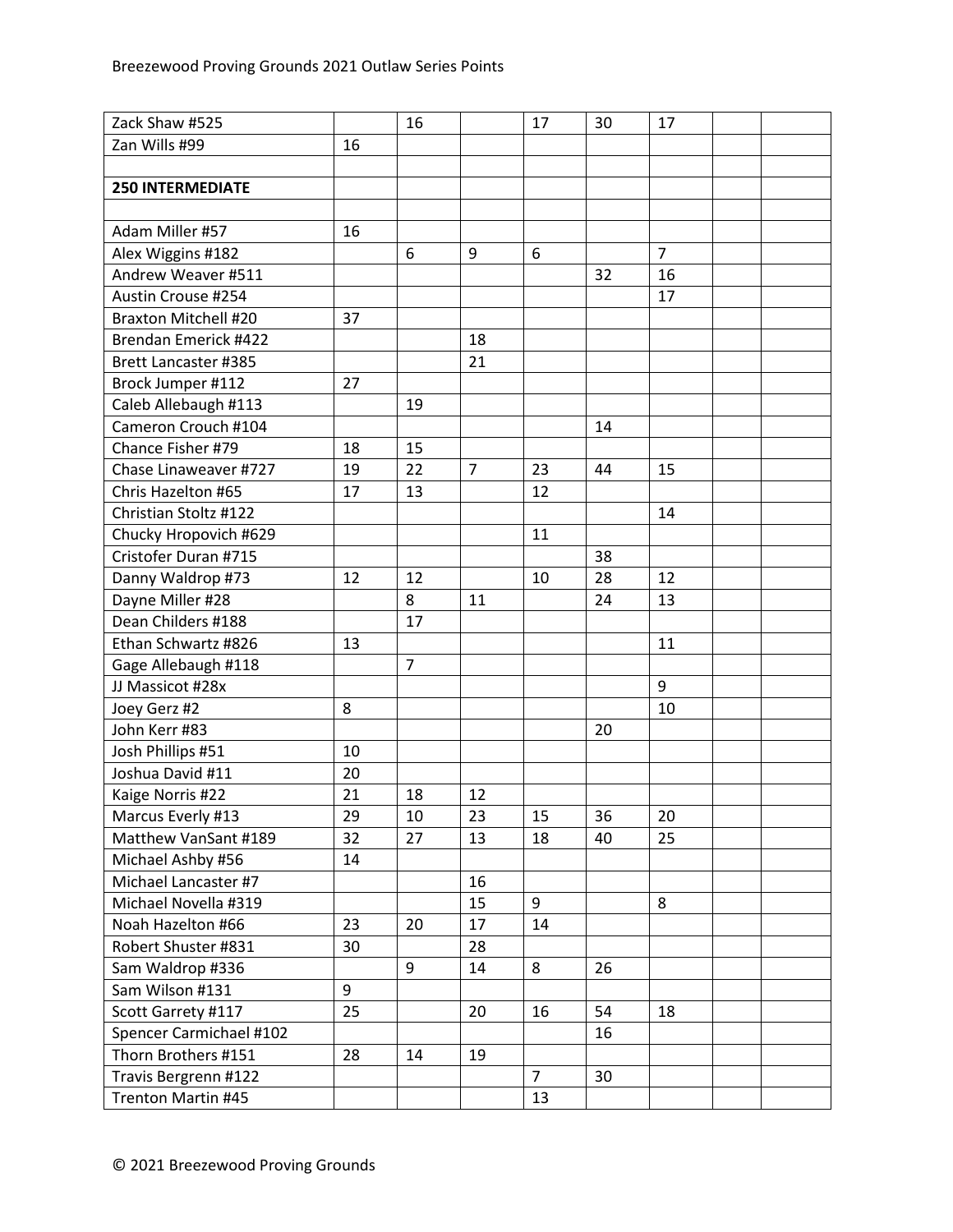| Trevor Kramer #8            | 22             |                |                |                |    |                |  |
|-----------------------------|----------------|----------------|----------------|----------------|----|----------------|--|
| Tyler Adams #710            | 15             | 16             |                |                | 22 |                |  |
| Tyler Bockman #219          | 24             |                |                |                |    |                |  |
| Tyler Herndon #103          |                |                |                |                | 18 |                |  |
| Tyler Hill #512             | 26             | 11             | 10             |                | 34 | 6              |  |
| Zach Waldrop #116           | 11             |                |                |                |    |                |  |
| Zane Poorbaugh #37          |                |                | 8              |                |    |                |  |
|                             |                |                |                |                |    |                |  |
|                             |                |                |                |                |    |                |  |
| <b>450 INTERMEDIATE</b>     |                |                |                |                |    |                |  |
|                             |                |                |                |                |    |                |  |
| Adam Miller #57             | 16             | 6              | 10             | 11             | 42 | 12             |  |
| Ant Romano #33              |                |                |                |                | 50 |                |  |
| Brady Lanzendorfer #71      |                | 10             | 11             | 9              | 26 | 16             |  |
| <b>Braxton Mitchell #20</b> | 34             |                |                |                |    |                |  |
| <b>Brett Lancaster #385</b> |                |                | 18             |                |    |                |  |
| Brett Pochet #225           | 22             | 16             | 16             | 13             | 64 | 26             |  |
| Casey Payne #34             | 14             |                |                |                |    |                |  |
| Chase Linaweaver #727       |                |                |                | 17             |    | 9              |  |
| Chucky Hropovich #09        | 13             | 9              | 8              | 8              | 28 |                |  |
| Cody Gerz #22               |                |                |                | 15             | 32 | 13             |  |
| Cody Johnson #31            | 29             |                |                |                |    |                |  |
| Dayne Miller #28            |                | 15             | 12             |                | 30 | 14             |  |
| Dean Childers #188          |                | 14             |                |                |    |                |  |
| Denver Dishong #3           |                |                |                |                |    | 15             |  |
| Donovan Crax #114           |                |                |                |                |    | 8              |  |
| Dustin Mallow #58           | 10             | 17             |                |                |    |                |  |
| Dylan Coon #78              |                |                |                |                | 48 |                |  |
| Dylan Snyder #599           |                |                |                |                | 38 | 11             |  |
| Ethan Garcia #74            |                |                |                |                |    | 18             |  |
| Greg Seltzer #10            | 20             | 25             | 26             | 19             | 34 | 19             |  |
| Greg Tuttle #515            |                |                |                |                | 36 |                |  |
| Jacoby Finlaysen #10        | 9              |                |                |                |    |                |  |
| Jarrett Bellison #613       |                |                |                | 16             |    |                |  |
| Jim Franks #11              |                |                | 14             |                |    |                |  |
| John Selby 317              | 19             |                |                |                |    |                |  |
| Josh Buckner #56            | 8              | $\overline{7}$ |                | $\overline{7}$ |    |                |  |
| Marcus Everly #13           | 25             | 18             | 15             | 10             | 46 | 17             |  |
| Michael Ashby #56           | 12             |                |                |                |    |                |  |
| Michael Lancaster #7        |                |                | $\overline{7}$ |                |    |                |  |
| Noah Hazelton #66           | 17             |                |                |                |    |                |  |
| Pat Vaughn #114             | $\overline{7}$ |                |                |                |    |                |  |
| Richard Amari #613          |                |                |                |                |    | $\overline{7}$ |  |
| Robert Shuster #831         | 26             |                | 21             |                |    |                |  |
| Sam Wilson #131             | 21             |                |                |                |    |                |  |
| Scott Garrety #117          |                |                | 9              | 14             |    |                |  |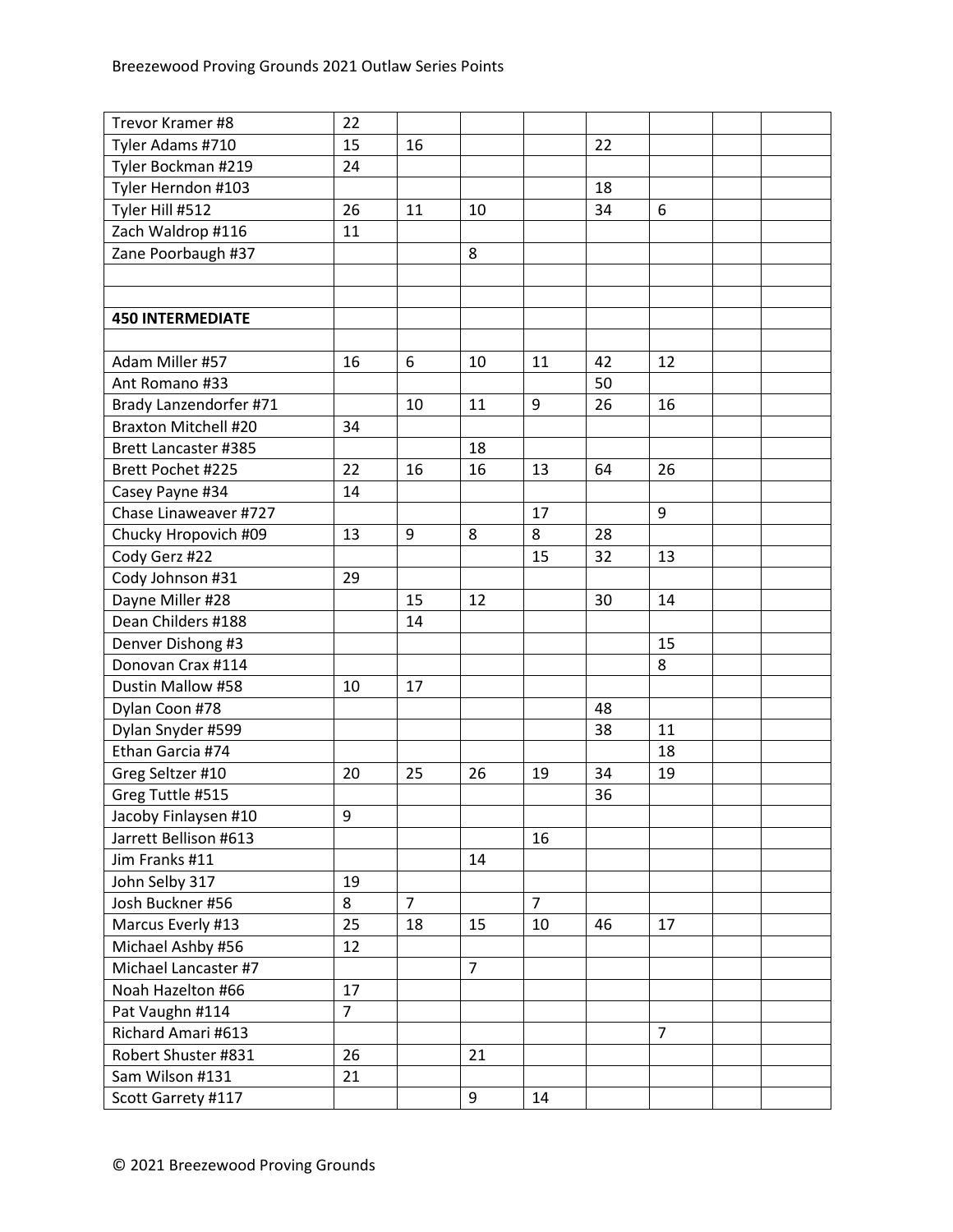| Stone Dyer #187                     | 24             |                |    |                |    |                |  |
|-------------------------------------|----------------|----------------|----|----------------|----|----------------|--|
| Taylor Collett #30                  |                | 20             |    |                |    |                |  |
| Thorn Brothers #151                 | 23             | 13             | 17 |                |    |                |  |
| Travis Kibe #305                    | 27             | 12             | 18 | 24             | 54 | 21             |  |
| Trenton Martin #45                  |                |                |    | 12             |    |                |  |
| Tyler Adams #710                    | 18             | 11             |    |                | 44 |                |  |
| Tyler Hill #512                     | 15             | 8              | 13 |                | 40 | 10             |  |
| Wyatt Everhart #510                 | 11             |                |    |                |    |                |  |
| Zach Waldrop #116                   |                |                |    | 6              | 24 |                |  |
|                                     |                |                |    |                |    |                |  |
| 250 ADVANCED                        |                |                |    |                |    |                |  |
|                                     |                |                |    |                |    |                |  |
| Benton Moyer #17                    |                | 6              |    |                |    |                |  |
| Cody Andres #50                     | 10             |                |    |                |    |                |  |
| Gauge Keith #22                     |                |                |    |                | 24 | 9              |  |
| Kenny Hadry #21                     |                |                |    |                | 20 |                |  |
| Kyle Hott #69                       |                |                |    |                | 18 | 7              |  |
| Rj Wilson #28                       |                |                |    | 12             |    |                |  |
| Timmy Crosby #279                   | 15             | 13             |    |                | 34 | 14             |  |
| Tommy Lenz #283                     | 7              |                |    |                |    |                |  |
| Tyler Marlin #1                     | 8              | 8              | 11 | $\overline{7}$ | 16 | 6              |  |
| Wyatt Everhart #510                 | 6              |                |    |                |    |                |  |
|                                     |                |                |    |                |    |                |  |
| <b>450 ADVANCED</b>                 |                |                |    |                |    |                |  |
|                                     |                |                |    |                |    |                |  |
|                                     |                |                |    |                |    |                |  |
| Andrew Day #94                      |                | 12             |    | 8              |    |                |  |
| <b>Braxton Mitchell #1</b>          |                |                |    |                |    | 12             |  |
| Cody Andres #50                     | 9              |                |    |                |    |                |  |
| Gauge Keith #22                     |                |                |    |                |    | 9              |  |
| Jarrett Thompson #957               |                |                |    |                | 20 |                |  |
| Joey Deneen #257                    |                | 10             | 13 |                | 28 |                |  |
| Josh Howser #718                    | 17             | 8              | 8  | 15             | 22 | 10             |  |
| Kyle Hott #219                      | $\overline{7}$ |                |    | $\,6\,$        | 16 | 6              |  |
| Paul Pinto #74                      |                |                |    |                | 38 |                |  |
| Randy Lawson #209                   | 10             | 6              | 6  | 10             | 18 | 8              |  |
| Ryan Rassa #307                     |                | 9              |    |                |    |                |  |
| Skylar Whittington #259             | 6              |                |    |                |    | $\overline{7}$ |  |
| Timmy Crosby #279                   | 12             | 17             |    |                | 24 | 17             |  |
| Tyler Helwig #13                    | 8              | $\overline{7}$ |    | $\overline{7}$ |    |                |  |
|                                     |                |                |    |                |    |                |  |
| VET 30+ OPEN                        |                |                |    |                |    |                |  |
|                                     |                |                |    |                |    |                |  |
| Adam Miller #57                     |                |                |    |                |    | 14             |  |
| Alex Wiggins #182                   |                | 12             | 10 | 15             |    | 15             |  |
| Ben Mogel #18<br>Brandon Mazur #410 |                |                |    | 13             |    | 10             |  |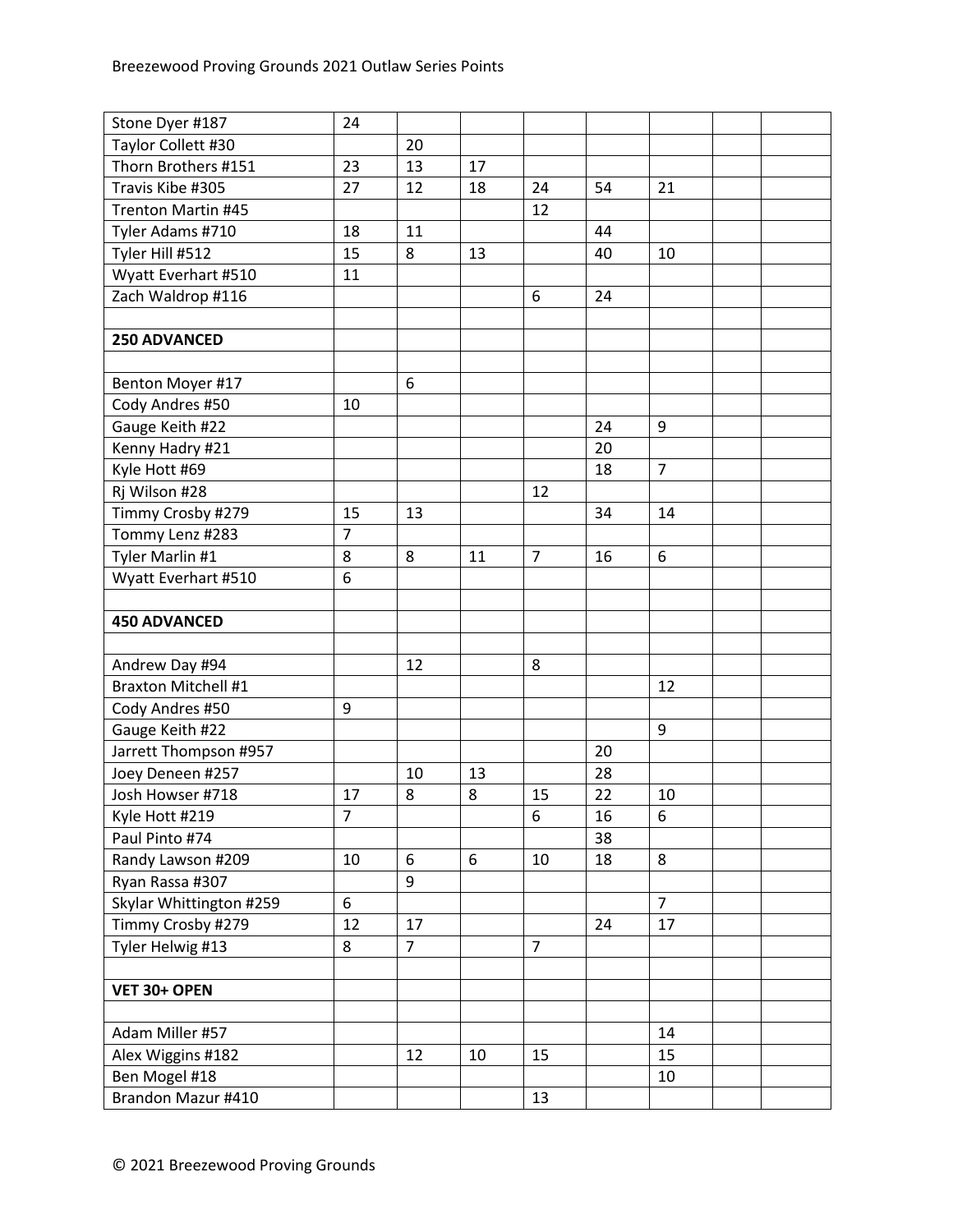| Brandon Smith #142    | 25             |                |                |                |    |                |  |
|-----------------------|----------------|----------------|----------------|----------------|----|----------------|--|
| Brendan Kuchinka #88  |                |                |                |                |    | 17             |  |
| Carl Davenport #88    |                |                |                |                | 44 | 22             |  |
| Charlie Rill #11c     |                |                | 17             | 26             |    |                |  |
| Chris Hazelton #65    | 20             | 18             | 14             | 20             |    | 25             |  |
| Cody Gray #504        | 11             |                |                |                |    |                |  |
| Daniel Loomis #24     |                |                |                |                | 26 |                |  |
| Daniel Reinhardt #781 | 12             |                |                | 17             |    | 16             |  |
| David Wingate #1      |                |                |                |                |    | 26             |  |
| Dean Childers #188    |                | 22             |                |                |    |                |  |
| Derrick Kuchinka #64  |                | 19             |                |                |    |                |  |
| Donald Miller III #8  |                |                |                |                |    | $\overline{7}$ |  |
| Donny Cross #117      | $\overline{7}$ |                |                |                |    |                |  |
| Dustin Ebaugh #82     |                |                |                | 19             |    |                |  |
| Jarrett Bellison #613 |                |                |                |                | 50 | 21             |  |
| Jason Keefer #817     |                | 10             |                | 11             | 34 |                |  |
| JJ Massicot #28x      |                |                |                |                |    | 24             |  |
| Joe Bloch #860        |                |                |                |                | 32 |                |  |
| Joey Gerz #2          |                |                |                |                |    | 12             |  |
| John Selby #17        | 21             |                |                |                |    |                |  |
| John Struble #14      |                |                |                | $\overline{7}$ |    |                |  |
| Josh Costaldo #587    |                | 6              | 8              | 8              |    |                |  |
| Josh Howser #718      | 32             | 30             | 24             | 33             |    | 20             |  |
| Justin Gruden #664    | 19             |                |                |                |    |                |  |
| Kurt Karcher #495     | 16             | 16             | 6              | 21             |    |                |  |
| Layne Pitta #124      |                |                |                |                |    | 23             |  |
| Lyle Hayett #129      |                |                |                | 23             |    |                |  |
| Mad Dog #x            | 22             |                |                |                |    |                |  |
| Matt Adams #1         | 23             |                |                |                |    |                |  |
| Matt Grove #472       | 10             | 15             | $\overline{7}$ | 16             | 30 | 13             |  |
| Michael Klinger #14   |                |                |                | 24             |    |                |  |
| Michael Novella #319  |                |                | 15             | 22             |    |                |  |
| Mike Feathers #447    | 17             | 13             |                |                |    | 19             |  |
| Nathan Heath #88      |                |                |                | 9              |    |                |  |
| Paul Hrubochak #735   | 14             | 20             | 16             | 25             |    |                |  |
| Percy Clair #353      |                | 8              |                |                |    |                |  |
| Randy Lawson #209     | 27             | 25             | 19             | 28             | 60 | 33             |  |
| Rick Fosbrink #23     |                | $\overline{7}$ |                | 12             |    |                |  |
| Ron Douglass #800     |                |                |                |                | 42 | 11             |  |
| Roy Povlik #13        |                |                |                |                |    | 8              |  |
| Russell Justus #283   | 6              |                |                |                |    |                |  |
| Ryan Adams #828       | 8              | 9              | 11             | 10             | 28 | 9              |  |
| Scott Hopper #323     |                |                |                |                | 38 |                |  |
| Taylor Collett #30    |                | 23             |                |                |    |                |  |
| Travis Ritter #420    | 18             | 17             | 13             | 14             | 40 |                |  |
| Tyler Hill #512       | 24             | 21             | 12             |                | 46 | 28             |  |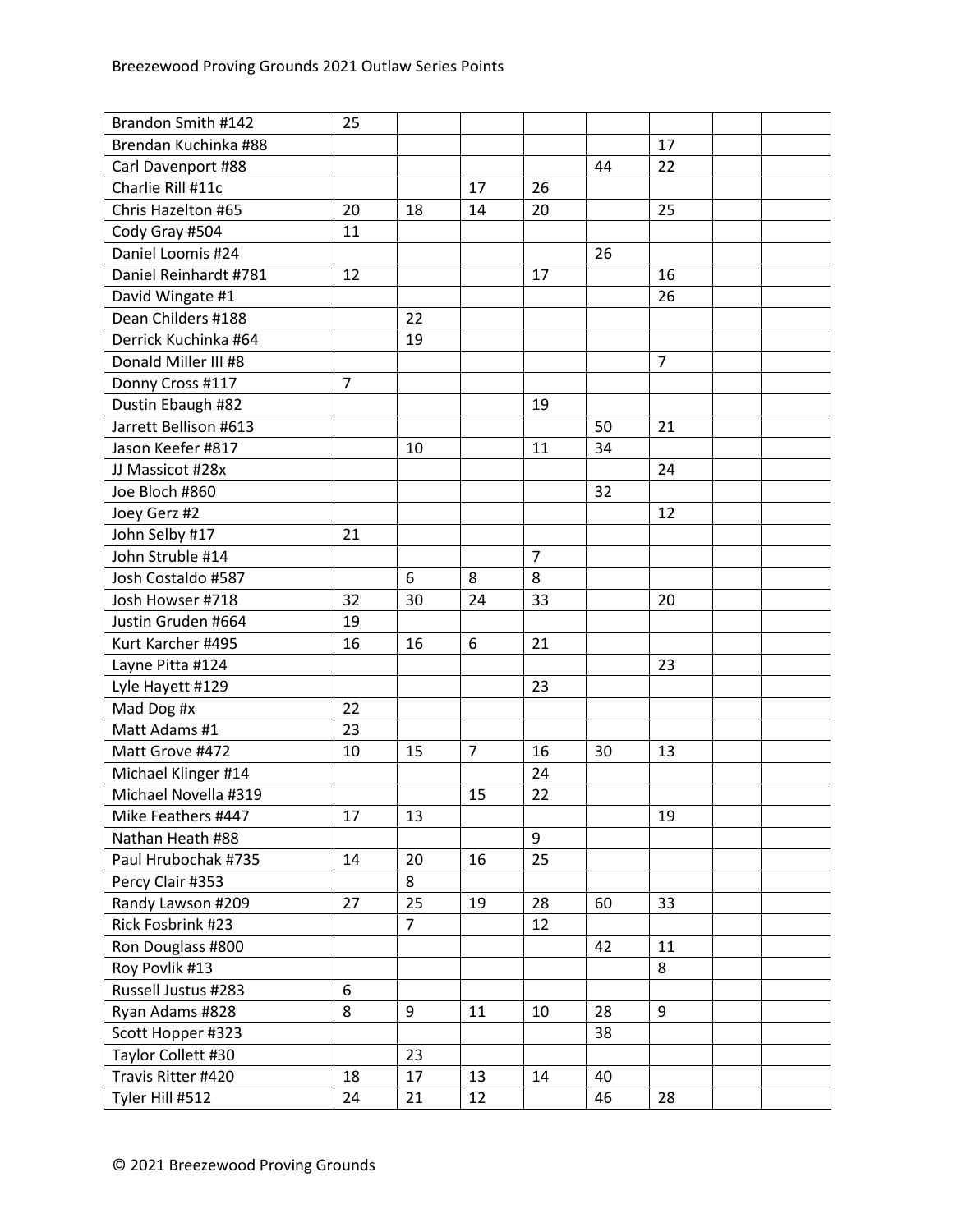| Wes Fritz #46           | 13             |                |                |                |    |                |  |
|-------------------------|----------------|----------------|----------------|----------------|----|----------------|--|
| Zack Shaw #525          | 9              | 11             |                |                |    |                |  |
| Zeb Scott #629          | 15             | 14             | 9              | 18             | 36 | 18             |  |
|                         |                |                |                |                |    |                |  |
| <b>SENIOR 45+ OPEN</b>  |                |                |                |                |    |                |  |
|                         |                |                |                |                |    |                |  |
| Aaron Becker #67        |                |                |                | 11             | 26 |                |  |
| Bill Lauver #442        | 13             | 9              | 11             | 9              | 24 | 9              |  |
| Craig Shaw #x           |                |                |                |                |    | 8              |  |
| Danny Waldrop #73       | 18             | 14             | 14             | 15             | 16 | 12             |  |
| Don Breinich #457       | $\overline{7}$ | $\overline{7}$ | $\overline{7}$ | $\overline{7}$ | 14 | $\overline{7}$ |  |
| Howard Ramsey #635      | 9              |                |                |                |    |                |  |
| Jarrett Bellison #613   |                |                |                |                |    | 19             |  |
| Jim Laird #87           |                |                | 8              |                |    |                |  |
| Karl Knoebel #420       |                | 6              | 6              |                |    |                |  |
| Mark Howser #117        | 16             | 11             | 10             | 12             | 22 | 10             |  |
| Matt Exline #97         |                | 12             |                | 13             | 40 |                |  |
| Matt VanSant #189       | 15             |                |                | 14             | 30 | 14             |  |
| Mike Pettit #546        | 11             |                |                |                |    |                |  |
| Paul Hrubochak #735     | 23             | 19             | 19             | 22             |    |                |  |
| Ray Eldridge #747       | 10             |                |                |                |    |                |  |
| Rick Kramer #43         | 12             |                |                |                |    |                |  |
| Ron Adams #424          | 8              |                |                | 6              |    | 6              |  |
| Scott Martin #45        |                |                |                | 17             |    |                |  |
| Troy Kull #747          |                | 8              | 9              | 8              | 18 |                |  |
| Zeb Scott #629          | 14             | 10             | 12             | 10             | 20 | 11             |  |
|                         |                |                |                |                |    |                |  |
| <b>PIT BIKE OPEN</b>    |                |                |                |                |    |                |  |
|                         |                |                |                |                |    |                |  |
| #385                    | 12             |                |                |                |    |                |  |
| Austin Taylor #36       |                |                |                | 8              |    |                |  |
| Brandon Mazur #410      |                |                |                |                | 22 |                |  |
| Bryson Brink #317       | 13             |                |                |                |    |                |  |
| Camden Durst #7         |                |                |                |                |    | 12             |  |
| Cayden Mazur #420       | 11             |                |                | $\overline{7}$ |    |                |  |
| Charles Bennett #111    |                |                |                |                | 14 |                |  |
| Chris Keebler #19       |                |                |                |                | 28 | 6              |  |
| Colby Heath #8          |                |                |                |                |    | 9              |  |
| Colton Bennett #10      |                |                |                |                |    | $\overline{7}$ |  |
| Deon Dunningan Jr #385  |                |                |                | 11             | 24 |                |  |
|                         |                |                |                |                | 20 |                |  |
| Hunter Frankenberry #12 |                |                |                |                |    |                |  |
| Hunter Heath #8         | 8              |                |                |                |    |                |  |
| Jarrett Bellison #613   |                |                |                | 13             |    |                |  |
| JP Long #43             | 9              |                |                |                |    |                |  |
| Luca Andreoli #313      |                |                |                |                |    | 17             |  |
| Lucas Cook #521         | $\overline{7}$ |                |                |                |    |                |  |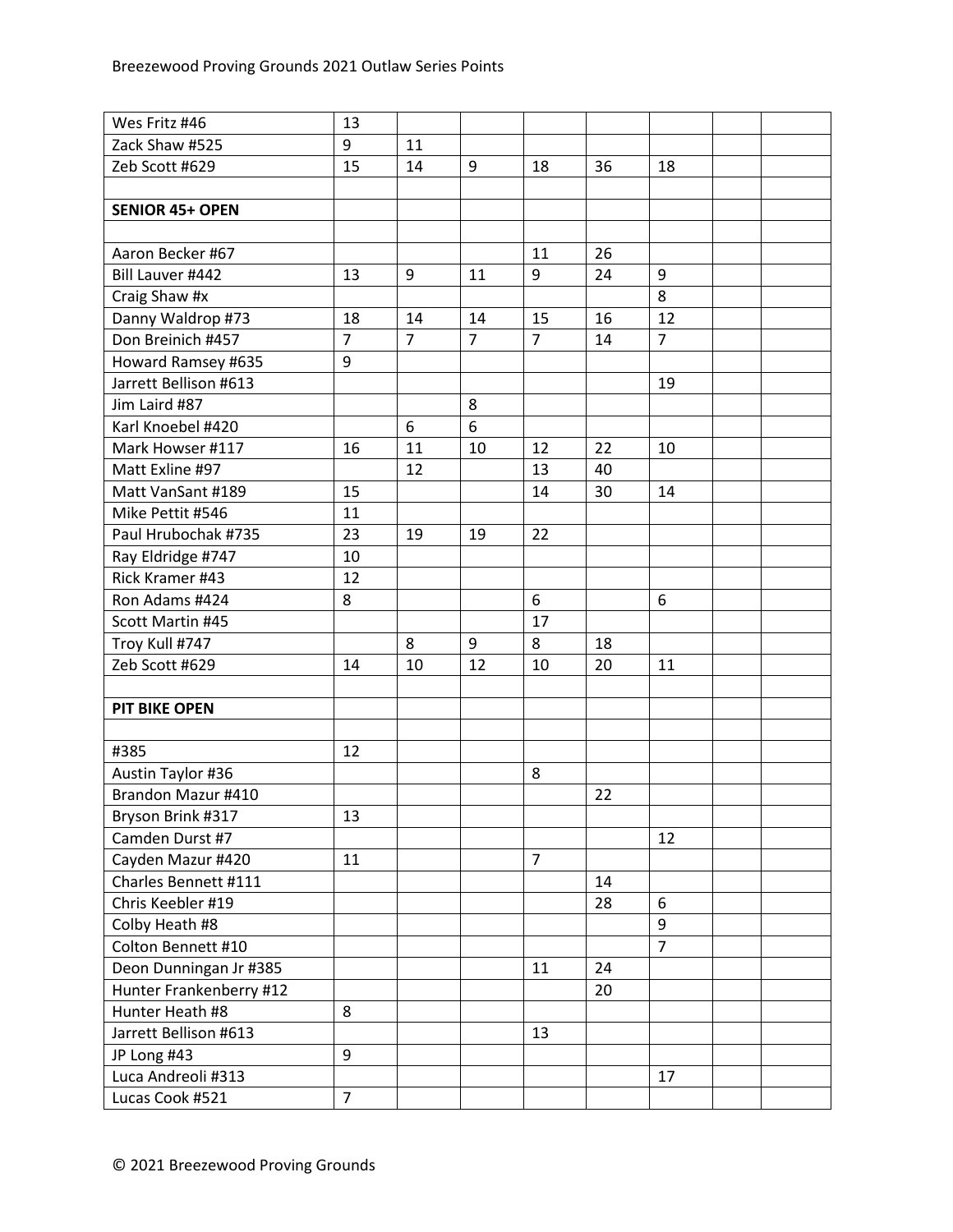| Micah Sayers #14          |                |                |                |                | 18 |                |  |
|---------------------------|----------------|----------------|----------------|----------------|----|----------------|--|
| Nathan Heath #88          |                |                |                | 10             |    |                |  |
| Randon Mazur #410         |                |                |                | 9              |    |                |  |
| Ricky Smith #859          | 10             |                |                |                |    |                |  |
| Ron Doug #800             | 15             | 12             |                |                |    |                |  |
| Silas Vriend #66          |                |                |                |                |    | 10             |  |
| Stuart Lewis Jr #15       | 20             |                |                | 18             | 38 |                |  |
| Stuart Lewis Sr #5        |                |                |                |                | 16 |                |  |
| Taylor Bennett #11        |                |                |                |                | 12 |                |  |
| Troy Nilon #6             |                |                |                |                |    | 8              |  |
|                           |                |                |                |                |    |                |  |
| <b>QUADS</b>              |                |                |                |                |    |                |  |
|                           |                |                |                |                |    |                |  |
| 50/70 OPEN                |                |                |                |                |    |                |  |
|                           |                |                |                |                |    |                |  |
| Alayna Loomis #24         |                | 10             |                |                | 12 |                |  |
| Carter Reese #813         |                |                |                |                |    | 14             |  |
| Domeano Dunnigan #1       | 9              |                |                | 8              | 14 | 6              |  |
| Easton Hackenburg #24     | 14             | 15             | 13             |                | 28 | 9              |  |
| Jacob Thornton #85        |                | $\overline{7}$ | 6              | 6              |    |                |  |
| Jane Beckett #128         | $\overline{7}$ |                |                |                |    |                |  |
| Landon Perrier #4         | 6              | 6              |                |                |    |                |  |
| Ryan Notarianni #4        |                | 8              | 8              | 13             | 18 | $\overline{7}$ |  |
|                           |                |                |                |                |    |                |  |
| 90/125 OPEN               |                |                |                |                |    |                |  |
|                           |                |                |                |                |    |                |  |
| Abby Waskiewicz #010      | $\overline{7}$ | 9              | $\overline{7}$ | 8              | 26 | 6              |  |
| Alayna Loomis #24         |                | 8              |                |                |    |                |  |
| Alirya Loomis #24x        |                |                |                |                | 22 |                |  |
| Annabella Eichner-Zuk #11 | 6              |                | 6              | 10             |    | 10             |  |
| Damano Dunnigan #1x       |                |                |                |                |    | $\overline{7}$ |  |
| Davis Weimer #192         |                |                |                |                | 30 | 12             |  |
| Easton Hackenburg #24     | 10             | 12             | 10             |                | 14 | 14             |  |
| Elizabeth Snier #11       |                |                |                |                | 18 |                |  |
| Elliana Shockey #316      |                | 6              |                |                |    |                |  |
| Emmaline Baldus #1        |                |                |                |                | 16 | 8              |  |
| Grace Shockey #321        |                | 10             | 8              | $\overline{7}$ | 24 | 11             |  |
| Jenna Crone #108          | 8              |                |                |                |    |                |  |
| Olivia Struble #746       |                |                |                | 6              |    |                |  |
| Ryker Loomis #7           |                | $\overline{7}$ |                |                | 20 |                |  |
| Super Zach Notarianni #9  | 15             | 17             | 15             | 15             | 40 | 19             |  |
| Todd Lawson #10           |                |                |                |                |    | 9              |  |
|                           |                |                |                |                |    |                |  |
| 200/300 OPEN              |                |                |                |                |    |                |  |
|                           |                |                |                |                |    |                |  |
| Aidan Baldus #9           |                |                |                |                | 16 | 8              |  |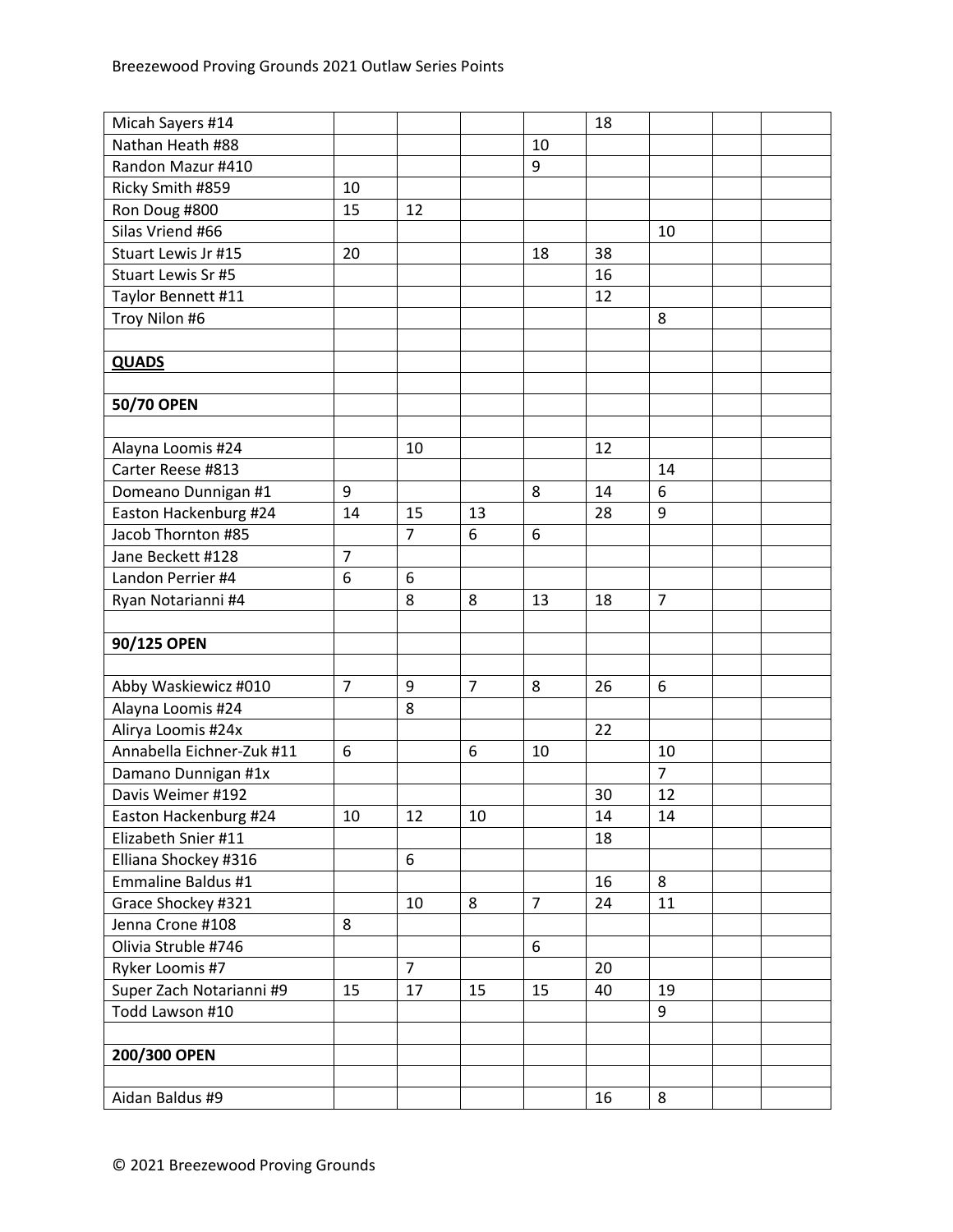| Ethan Lapp #325          |                | 6                    |                |                      |                      |                      |  |
|--------------------------|----------------|----------------------|----------------|----------------------|----------------------|----------------------|--|
| Pierce Snier #11         |                |                      |                |                      | 12                   |                      |  |
| Ray Eldridge #95         | 8              |                      |                |                      |                      |                      |  |
| Super Zach Notarianni #6 | 13             | 8                    | 11             | 11                   | 26                   | 13                   |  |
| Vaughn Kuchinka #64      |                |                      |                |                      |                      | 6                    |  |
| Vincent Dillon #54       |                | 13                   |                |                      |                      |                      |  |
|                          |                |                      |                |                      |                      |                      |  |
| 400 Open                 |                |                      |                |                      |                      |                      |  |
|                          |                |                      |                |                      |                      |                      |  |
| Campbell Thacker #131    |                | 14                   |                |                      |                      | 13                   |  |
| Dakota Pittman #998      |                | 10                   | $\overline{7}$ | 9                    |                      | 11                   |  |
| Dustin Shelly #109       | 13             |                      |                |                      |                      | 10                   |  |
| Hayden Wentz #407        |                | 9                    |                |                      |                      |                      |  |
| Kurt Lecorchick #715     | 8              | 12                   | 12             | 14                   | 30                   | 20                   |  |
| Kyle Arnold #5           | $\overline{7}$ |                      |                |                      | 28                   | $\overline{7}$       |  |
| Kyle Church #007         | 11             |                      | 10             | 12                   | 44                   | 12                   |  |
| Mason Pingitor #913      |                |                      |                | 10                   |                      | 9                    |  |
| Matthew Bixler #26       | 6              | 11                   |                |                      |                      |                      |  |
| Mike Stossell #13        |                | 8                    | 8              |                      | 22                   | 6                    |  |
| Nevaeh Stahlman #115     |                |                      |                | 8                    |                      |                      |  |
| Nicholas Lueatke #776    | 10             |                      |                | 11                   | 24                   |                      |  |
| Sean Wilbur #131         |                |                      |                |                      | 26                   |                      |  |
| Super Zach Notarianni #9 |                |                      | 9              |                      |                      |                      |  |
| Tyler Marlin #609        | 9              | $\overline{7}$       | 17             | $\overline{7}$       |                      | 8                    |  |
| Tyler Notarianni #6      | 18             | 19                   | 6              | 19                   | 34                   | 15                   |  |
|                          |                |                      |                |                      |                      |                      |  |
| <b>BEGINNER OPEN</b>     |                |                      |                |                      |                      |                      |  |
|                          |                |                      |                |                      |                      |                      |  |
| #19                      | 12             |                      |                |                      |                      |                      |  |
| Adam Croson #304         |                | 15                   |                |                      |                      |                      |  |
| Andrew Wadel #48         |                |                      | 9              |                      | 22                   |                      |  |
| Andy Wadel #13B          |                |                      |                |                      |                      | 6                    |  |
| Austin Lewis #343        | 15             | 17                   |                | $17 - 2^{nd}$        |                      |                      |  |
| Barry Wilbur #462        |                |                      |                | 11                   |                      |                      |  |
| Blake Shughart #48       |                |                      |                |                      | $42-1$ <sup>st</sup> |                      |  |
| Braden Povlick #128      |                |                      | $\overline{7}$ |                      |                      |                      |  |
| Brady Johnson #10x       |                |                      |                | $22-1$ <sup>st</sup> |                      |                      |  |
| Brady Williams #90       |                |                      |                |                      |                      | $14-2^{nc}$          |  |
| Brent Berish #510        |                |                      |                |                      | $28-1$ <sup>st</sup> | 8                    |  |
| Buck Spring #293         | 14             | 8                    |                | 13                   |                      |                      |  |
| Campbell Thacker #131    |                | $20 - 2^{nd}$        |                |                      |                      | $14 - 2^{nd}$        |  |
| Chad Lyons #708          |                | 16                   |                | $17 - 2^{nd}$        |                      |                      |  |
| Chase Fetterman #82      | 15             |                      |                |                      |                      |                      |  |
| Chase Helsey #88         |                | $18-3$ <sup>rc</sup> |                |                      |                      | $19-1$ <sup>st</sup> |  |
| Codey Shepherd #697      |                |                      |                |                      |                      | 11                   |  |
| Cody Stutzman #225       | 9              |                      |                |                      |                      |                      |  |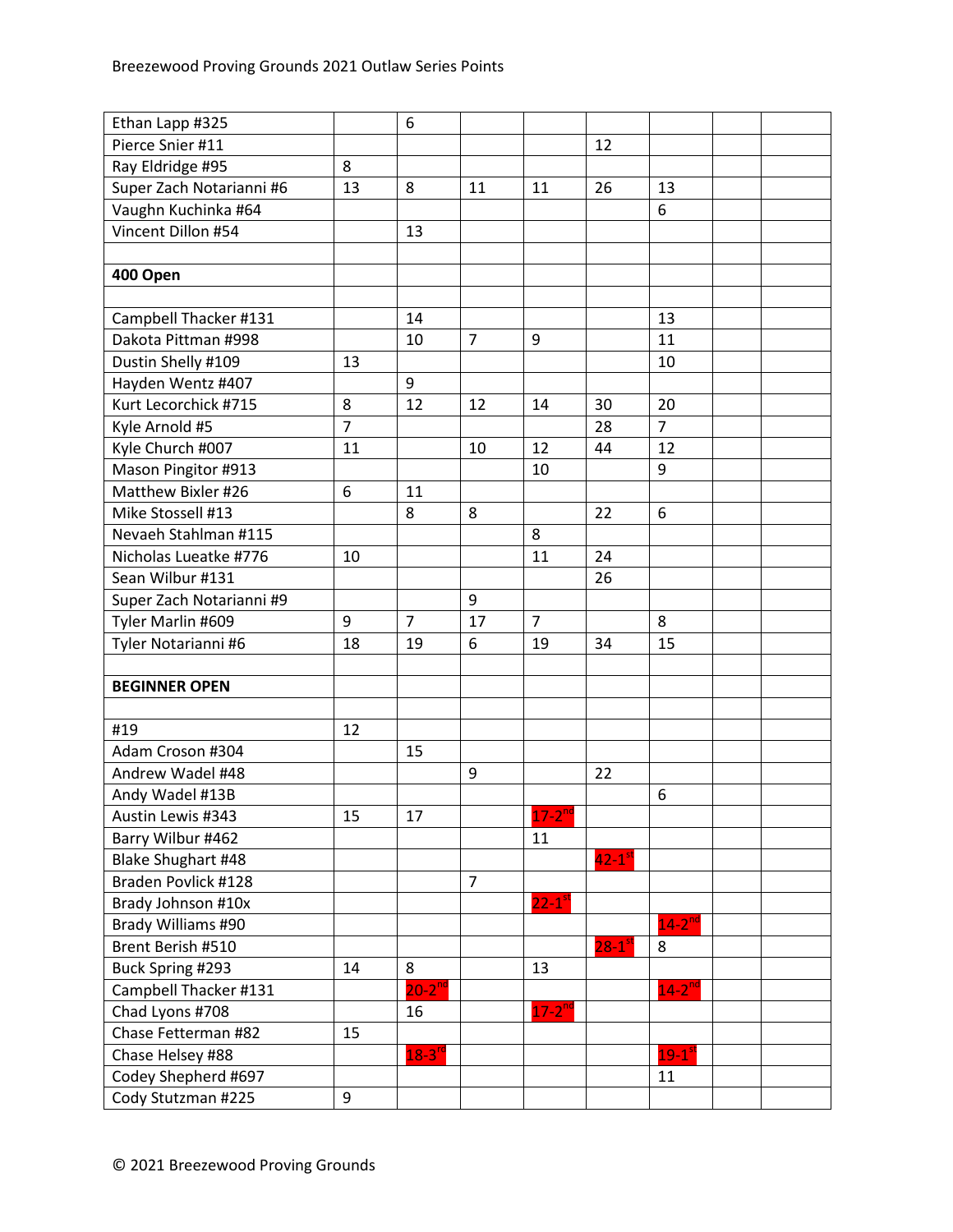| Cory Thornton #27      |                      |                        |                      | 11                   |                      |                      |             |
|------------------------|----------------------|------------------------|----------------------|----------------------|----------------------|----------------------|-------------|
| Curtis Zuk #28         |                      | 12                     | 10                   | 13                   |                      | $\overline{7}$       |             |
| Dalton Negley #3       |                      |                        | $16 - 3^{r}$         | $22-1$ <sup>st</sup> |                      | $19-1$ <sup>st</sup> |             |
| Davin Kaisar #121      |                      |                        |                      | $\overline{7}$       |                      |                      |             |
| Devin Woodward #556    |                      |                        |                      | 12                   |                      |                      |             |
| Doug Sexton #23        |                      |                        | 8                    |                      |                      |                      |             |
| Dustin Barnard #112    |                      | 15                     | 13                   | 9                    |                      |                      |             |
| Dylan Petro #2         |                      |                        |                      | 14                   |                      |                      |             |
| Dylan Pryor #27x       |                      |                        |                      | 8                    |                      |                      |             |
| Felecha Dashem #118    | $25-1$ <sup>st</sup> | $18-3$ <sup>rd</sup>   | 14                   | 13                   |                      | $\overline{7}$       |             |
| Hadden Snyder #315     | 9                    | 9                      |                      |                      |                      |                      |             |
| Hayden Wentz #407      | 11                   | 10                     |                      |                      |                      |                      |             |
| Jack Thornton #27      |                      |                        |                      | 6                    |                      |                      |             |
| Jacob Leland #67       | 11                   | 10                     | 11                   | 10                   | $32-2^{nd}$          | 10                   |             |
| Jake Englehart #211    | 10                   | 6                      |                      | 9                    | $18-2^{nd}$          | 9                    |             |
| Jake Miller #21        | 10                   | 8                      | 11                   | 12                   | $28 - 3^{10}$        | 10                   |             |
| Jared O'Million #969   | 16                   | 12                     | 8                    | 14                   | 20                   | 11                   |             |
| Jayce Doulin #06       |                      |                        |                      | $15-3$ <sup>rc</sup> |                      |                      |             |
| Jeremy Crandall #86    |                      | $\overline{7}$         |                      |                      |                      |                      |             |
| Jesse Gardner #3       |                      |                        |                      | $17 - 2^{nd}$        |                      |                      |             |
| Joe Monge #6           |                      |                        |                      | 6                    |                      |                      |             |
| Joey Miller #818       | $20-2^{nd}$          |                        | 14                   | 8                    |                      |                      |             |
| John Baxter #486       |                      | 14                     |                      | 11                   |                      |                      |             |
| Joseph Sites #305      | 16                   |                        |                      |                      |                      |                      |             |
| Josh Dixon #741        |                      |                        | 9                    |                      |                      |                      |             |
| Josh Helbers #157      |                      |                        | $\overline{7}$       |                      |                      |                      |             |
| JR Rhinehart #10       | 13                   |                        |                      | 10                   |                      |                      |             |
| Justin Hodge #98       |                      | 11                     |                      |                      |                      |                      |             |
| Kyle Church #007       | $18-3^{rd}$          |                        | $18-2$ <sup>nd</sup> | $\overline{7}$       |                      | $12-3$ <sup>rd</sup> | <b>BUMP</b> |
| Kyle Hardman #987      |                      | 9                      |                      | $15-3$ <sup>rc</sup> | 12                   |                      |             |
| Kyle Snook #47         |                      |                        | 13                   |                      |                      |                      |             |
| Matt Reagan #907       | $18-3$ <sup>rd</sup> | 17                     | $22-1$ <sup>st</sup> |                      |                      |                      |             |
| Max Bittinger #846     | 17                   |                        |                      |                      |                      |                      |             |
| Nathan Nearhoof #714   | 8                    |                        |                      |                      | 24                   | $12-3$ <sup>rd</sup> |             |
| Nathan Shank #625      | 13                   | 14                     | 12                   | 12                   | 26                   | 9                    |             |
| Neal Beckett #287      | 14                   | 13                     | 15                   | 10                   |                      |                      |             |
| Nicholas Leudtke #776  |                      |                        |                      | $15 - 3^{n}$         |                      |                      |             |
| Nick Schildtknecht #69 | $25-1$ <sup>st</sup> |                        | $23-1$ <sup>s</sup>  | $22 - 1^s$           |                      |                      | <b>BUMP</b> |
| Robert Mentzer #412    | $20-2^{nd}$          |                        |                      |                      |                      |                      |             |
| Rodney Williams #69    |                      |                        |                      |                      |                      | 6                    |             |
| Rusty Morder #920      |                      | $20-2^{nd}$            | $17-2$ <sup>nd</sup> | 8                    | $14-3$ <sup>rc</sup> |                      | <b>BUMP</b> |
| Ryan Masi #61          |                      | 16                     |                      |                      |                      |                      |             |
| Ryan Peters #22        |                      |                        |                      | 14                   |                      |                      |             |
| TJ Nichols #55         |                      | $25 - 1$ <sup>st</sup> |                      |                      |                      |                      |             |
| Tom Spencer #08        | 17                   |                        | $15-3$ <sup>rd</sup> |                      |                      | 8                    |             |
| Travis Hodge #98       | 8                    |                        | 10                   | 9                    |                      |                      |             |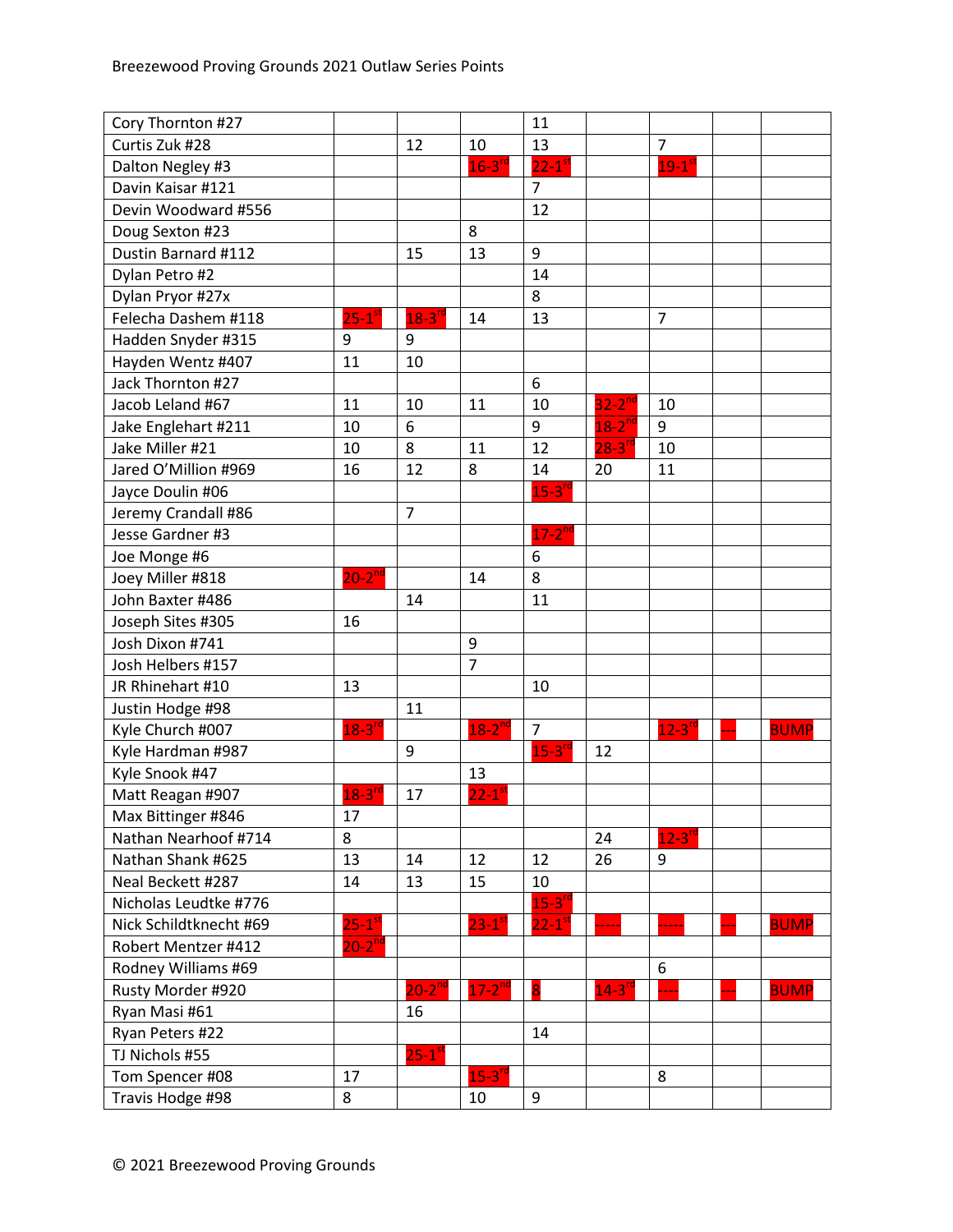| Ty Morris #371           |                | 13                   |                |    |    |                |  |
|--------------------------|----------------|----------------------|----------------|----|----|----------------|--|
| Ty Nichols 325           | 12             |                      |                |    |    |                |  |
| Vincent Dillon #54       |                | $25-1$ <sup>st</sup> |                |    |    |                |  |
| William Baker Jr #20     |                |                      | 12             |    |    |                |  |
| Zach Notarianni #9       |                | 11                   |                |    |    |                |  |
|                          |                |                      |                |    |    |                |  |
| <b>INTERMEDIATE OPEN</b> |                |                      |                |    |    |                |  |
|                          |                |                      |                |    |    |                |  |
| Andrew Williams #724     |                |                      |                |    |    | $\overline{7}$ |  |
| Blake Viands #625        |                | 18                   | 16             |    | 22 |                |  |
| Brendan Kuchinka #88     | 8              | 23                   | 19             | 12 | 32 | 15             |  |
| Caleb Croson #304        |                |                      |                | 13 |    |                |  |
| Cory Thornton #27        | 11             | $\overline{7}$       | 9              | 19 |    |                |  |
| Darren Davis #118x       |                |                      | 17             | 9  |    |                |  |
| Ethan Worden #794        | 18             | 12                   | 14             |    |    | 12             |  |
| Garret Snook #93         |                |                      | 15             |    |    |                |  |
| Jaryd Griffie #126       |                |                      |                |    |    | 20             |  |
| Joey Acquauiaa #616      |                |                      | $\overline{7}$ |    |    |                |  |
| John Wiesheier #524      | 12             | 15                   | 11             | 15 | 26 |                |  |
| Josh Castaldo #587       | 13             | 16                   | 24             | 17 |    |                |  |
| Nate Wright #399         |                |                      |                | 11 |    |                |  |
| Nick Schildtknecht #69   |                |                      |                |    |    | 6              |  |
| Rich Crowley #118        | $\overline{7}$ | 10                   | 10             | 8  | 42 | 10             |  |
| Ricky Campbell #82       | 15             | 8                    | 12             | 16 | 28 | 8              |  |
| Shelby Cobrando #55      | 14             | 14                   | 8              | 14 |    | 9              |  |
| Stacey Eckenrode #431    | 10             | 11                   |                |    |    |                |  |
| Taylor Smith #412        | 9              | 13                   |                |    |    |                |  |
| Tyler Kalp #28           | 16             | 9                    | 13             | 24 | 24 | 13             |  |
| Zack Davies #3           | 23             | 6                    |                | 10 |    | 11             |  |
|                          |                |                      |                |    |    |                |  |
| <b>ADVANCED OPEN</b>     |                |                      |                |    |    |                |  |
|                          |                |                      |                |    |    |                |  |
| Andy Rook #31            | 10             |                      | 7              | 7  | 16 |                |  |
| Ashley Imler #6          | 9              |                      |                |    |    |                |  |
| Brandon Hoag #26         |                | 23                   |                |    |    |                |  |
| Brett Pochet #225        | 17             | 7 <sup>1</sup>       | 10             | 11 | 28 | 10             |  |
| Brock Jumper #112        | 18             | 14                   |                |    |    |                |  |
| Bryan Wilhelm #911       | 11             |                      |                |    |    |                |  |
| Cole Wertz #21           |                | 13                   |                |    |    |                |  |
| Devin Baker #45          | $\overline{7}$ | 12                   |                |    |    |                |  |
| Dylan Tremellen #940     | 25             |                      |                |    |    |                |  |
| Gabe Lukasik #117        | 12             | 10                   | 9              | 9  | 18 | $\overline{7}$ |  |
| Kaden Gingras #003       | 13             | 16                   |                |    |    |                |  |
| Tim Notarianni #32       | 16             | 11                   | 13             | 6  | 22 | 6              |  |
| TJ Notarianni #4         | 14             | 9                    | 8              | 10 | 20 | 9              |  |
| Ty Gehman #113           | 20             | 15                   | 11             | 13 | 38 | 12             |  |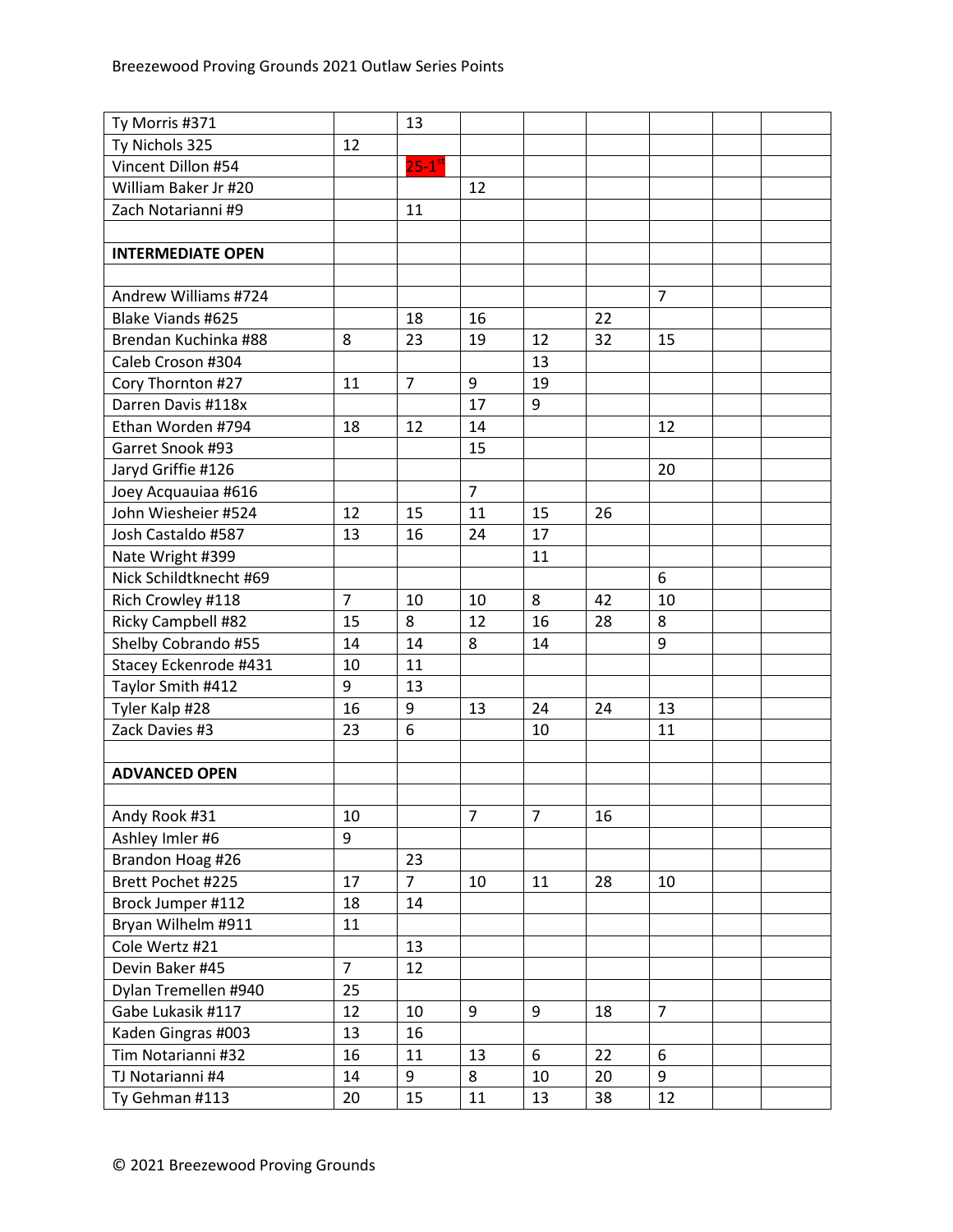| Tyler Marlin #609              | 15             | 18              | 18              | 18              | 24 | 17              |  |
|--------------------------------|----------------|-----------------|-----------------|-----------------|----|-----------------|--|
| Tyler Notarianni #6            | 8              | 8               |                 | 8               |    | 8               |  |
|                                |                |                 |                 |                 |    |                 |  |
|                                |                |                 |                 |                 |    |                 |  |
| <b>WOMEN OPEN</b>              |                |                 |                 |                 |    |                 |  |
|                                |                |                 |                 |                 |    |                 |  |
| Anna Waskiewicz #061           | $\overline{7}$ | 8               |                 | 6               |    | $\overline{7}$  |  |
| Brianna Bove #489              |                | 9               |                 |                 |    |                 |  |
| Destiny Boden #32              | 9              | 10              | 6               | 8               | 12 | 8               |  |
| Felecha Dashem #118            | 10             | 11              | $\overline{7}$  | 9               | 14 | 10              |  |
| Maddie Hill #505               | 12             | 18              | 14              | 16              | 28 | 15              |  |
| Nevaeh Stahlman #115           |                | $\overline{7}$  |                 | $\overline{7}$  |    | 6               |  |
| Shelby Cobrando #55            | 17             |                 |                 |                 |    |                 |  |
| Tabby Krone #4                 | 8              | 13              | 9               | 11              | 18 |                 |  |
|                                |                |                 |                 |                 |    |                 |  |
| VET 30+ OPEN                   |                |                 |                 |                 |    |                 |  |
|                                |                |                 |                 |                 |    |                 |  |
| Bill Haer #66                  | $\overline{7}$ | 8               | $\overline{7}$  | 11              | 20 | 8               |  |
| Brendan Kuchinka #88           | 14             | 26              | 15              | 18              | 28 | 15              |  |
| Christopher Tenney #21         | 18             | 16              |                 |                 |    |                 |  |
| Corey Shepherd #27             |                | 15              |                 |                 |    | 13              |  |
| Daryl Rhine #45                | 8              | 13              | 12              |                 |    | 11              |  |
| Dave Keller #77                | $\overline{7}$ | 10              | 9               | 8               |    |                 |  |
| Dustin Shelly #109             | 10             | 19              | 18              | 17              |    | 14              |  |
| Gregory Anderson #86           |                |                 |                 | 15              |    |                 |  |
| Jack Thornton #27              |                |                 |                 | $\overline{7}$  |    |                 |  |
| Joey Acquaviva #616            |                |                 | 8               |                 | 26 | $\overline{7}$  |  |
| Joey Miller #818               | 6              | 6               |                 | 14              |    |                 |  |
| Joseph Sites #305              | 12             |                 |                 |                 |    |                 |  |
| Josh Castaldo #587             | 11             | 17              | 11              | 21              |    |                 |  |
| Joshua Diehl #22               | 19             | 21              | 23              | 26              | 32 | 22              |  |
| Keith Helsley #88              | 10             | 9               |                 | 10              |    |                 |  |
| Kurt Lecorchick #715           | 9              | 7               | 10              | 13              | 22 | 12              |  |
| Nick Gmeinwieses #644          | 11             |                 |                 |                 |    |                 |  |
| Rich Crowley #118              | 13             | 18              | 16              | 19              | 42 | 17              |  |
| Ricky Campbell #82             |                | 14              | 14              | 16              |    |                 |  |
| Stacey Eckenrode #431          | 8              | 12              |                 |                 |    |                 |  |
| Steve Marlin #609              |                |                 |                 | 9               |    | 10              |  |
| Tom Spencer #08                | 9              | 11              | 13              | 12              | 24 | 9               |  |
|                                |                |                 |                 |                 |    |                 |  |
| <b>OPEN TROPHY - NO POINTS</b> |                |                 |                 |                 |    |                 |  |
|                                |                |                 |                 |                 |    |                 |  |
| Blake Viands #625              |                | 4 <sup>th</sup> |                 |                 |    |                 |  |
| Cole Wertz #21                 |                |                 |                 |                 |    | $4^{\text{th}}$ |  |
| Cory Thornton #27              |                |                 | 7 <sup>th</sup> | 7 <sup>th</sup> |    |                 |  |
| Darren Davis #118              |                |                 | 3 <sup>rd</sup> | 3 <sup>rd</sup> |    |                 |  |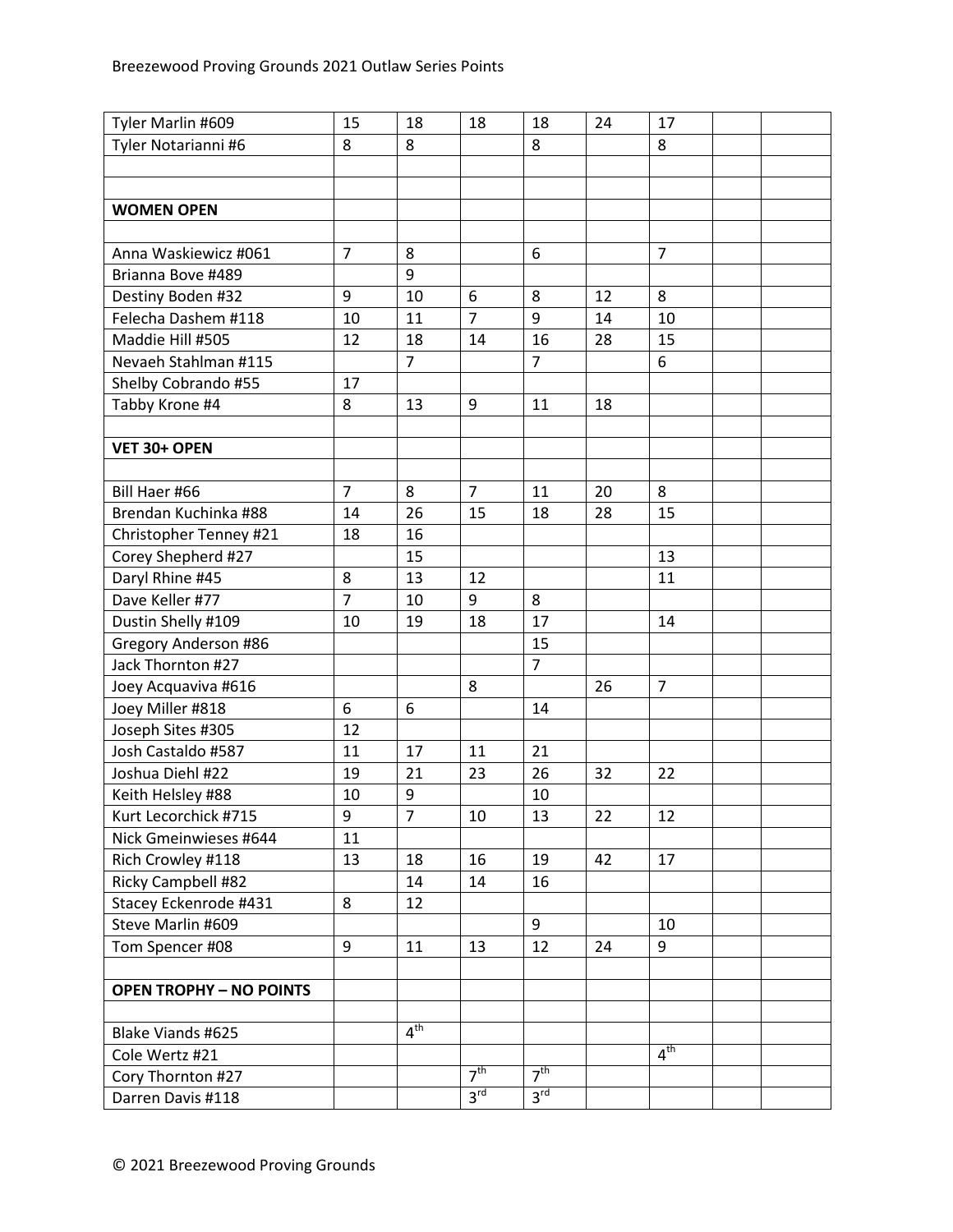| Devin Baker #45             |                 | 2 <sup>nd</sup> |                 |                 |                 |                 |  |
|-----------------------------|-----------------|-----------------|-----------------|-----------------|-----------------|-----------------|--|
| Jake Englehart #211         | 6 <sup>th</sup> | 6 <sup>th</sup> |                 |                 |                 | 6 <sup>th</sup> |  |
| Jake Miller #21             | $q^{th}$        |                 |                 |                 |                 |                 |  |
| Jared OMillian #969         |                 | 5 <sup>th</sup> |                 |                 |                 |                 |  |
| Jaryd Griffie #126          |                 |                 |                 |                 |                 | 1 <sup>st</sup> |  |
| John Souto #316             |                 |                 | 8 <sup>th</sup> |                 |                 |                 |  |
| Jonathan Laub #93           |                 |                 | 6 <sup>th</sup> |                 |                 |                 |  |
| Madison Lukasik #8          | 8 <sup>th</sup> |                 |                 |                 |                 |                 |  |
| Nick Privett #66            |                 |                 | 5 <sup>th</sup> |                 |                 |                 |  |
| Nick Schildtknecht #69      | 7 <sup>th</sup> |                 | 4 <sup>th</sup> | 5 <sup>th</sup> |                 |                 |  |
| <b>Steve Marlin #x</b>      |                 |                 |                 |                 | 4 <sup>th</sup> |                 |  |
| Taylor Smith #412           | 4 <sup>th</sup> |                 |                 |                 |                 |                 |  |
| Tim Notarianni #32          | 1 <sup>st</sup> | 1 <sup>st</sup> | 2 <sup>nd</sup> | 1 <sup>st</sup> | 2 <sup>nd</sup> | $3^{rd}$        |  |
| TJ Notarianni #4            | 3 <sup>rd</sup> | 3 <sup>rd</sup> | 1 <sup>st</sup> | 4 <sup>th</sup> | $3^{\text{rd}}$ | $5^{\text{th}}$ |  |
| Travis Hodge #98            |                 |                 | g <sup>th</sup> |                 |                 |                 |  |
| Travis Hodge #98            |                 |                 |                 | 6 <sup>th</sup> |                 |                 |  |
| Tyler Kalp #28              | 5 <sup>th</sup> |                 |                 |                 |                 |                 |  |
| Tyler Marlin #609           | 2 <sup>nd</sup> | 7 <sup>th</sup> | $10^{th}$       | 2 <sup>nd</sup> | 1 <sup>st</sup> | 2 <sup>nd</sup> |  |
|                             |                 |                 |                 |                 |                 |                 |  |
| <b>TRIKES</b>               |                 |                 |                 |                 |                 |                 |  |
|                             |                 |                 |                 |                 |                 |                 |  |
| <b>OPEN 2 STROKE</b>        |                 |                 |                 |                 |                 |                 |  |
|                             |                 |                 |                 |                 |                 |                 |  |
| Brien Ike #68               |                 |                 |                 |                 |                 | 6               |  |
| Dalton Gish #444            |                 |                 |                 |                 |                 | 13              |  |
| Dave Swinger #520           | 9               |                 | 14              | 6               |                 | 9               |  |
| Jeremy Crandall #86         | 6               |                 | 6               | $\overline{7}$  |                 | $\overline{7}$  |  |
| John Souto #316             | 17              |                 | $\overline{7}$  | 8               |                 | 8               |  |
| Josh Crone #108             | 8               |                 |                 |                 |                 | 11              |  |
| Micah Henry #72             | $\overline{7}$  |                 |                 |                 |                 |                 |  |
| Sam Harkubusick #7          | 12              |                 | 9               | 15              |                 | 10              |  |
| Zachary Howard #249         | 10              |                 |                 | 10              |                 | 18              |  |
|                             |                 |                 |                 |                 |                 |                 |  |
| <b>OPEN 4 STROKE</b>        |                 |                 |                 |                 |                 |                 |  |
|                             |                 |                 |                 |                 |                 |                 |  |
| Ashley Imler #6             |                 |                 |                 | 16              |                 | 11              |  |
| Lee Marker #5               | 16              |                 |                 |                 |                 |                 |  |
| Nathan Mellon #36           | $\overline{7}$  |                 | 8               | $\overline{7}$  |                 | 8               |  |
| Pete Galanti #10            | 8               |                 | 9               | 8               |                 | 6               |  |
| Ruston Renn #69             | 11              |                 | 11              | 9               |                 | 9               |  |
| Sean Ridgway #314           | 6               |                 | 16              | 11              |                 | 16              |  |
| Tyler Hershey #27H          | 9               |                 | $\overline{7}$  | 6               |                 | $\overline{7}$  |  |
|                             |                 |                 |                 |                 |                 |                 |  |
| <b>UP TO 200cc 4 STROKE</b> |                 |                 |                 |                 |                 |                 |  |
|                             |                 |                 |                 |                 |                 |                 |  |
| Bob Cammarota #28           |                 |                 |                 |                 |                 | 6               |  |